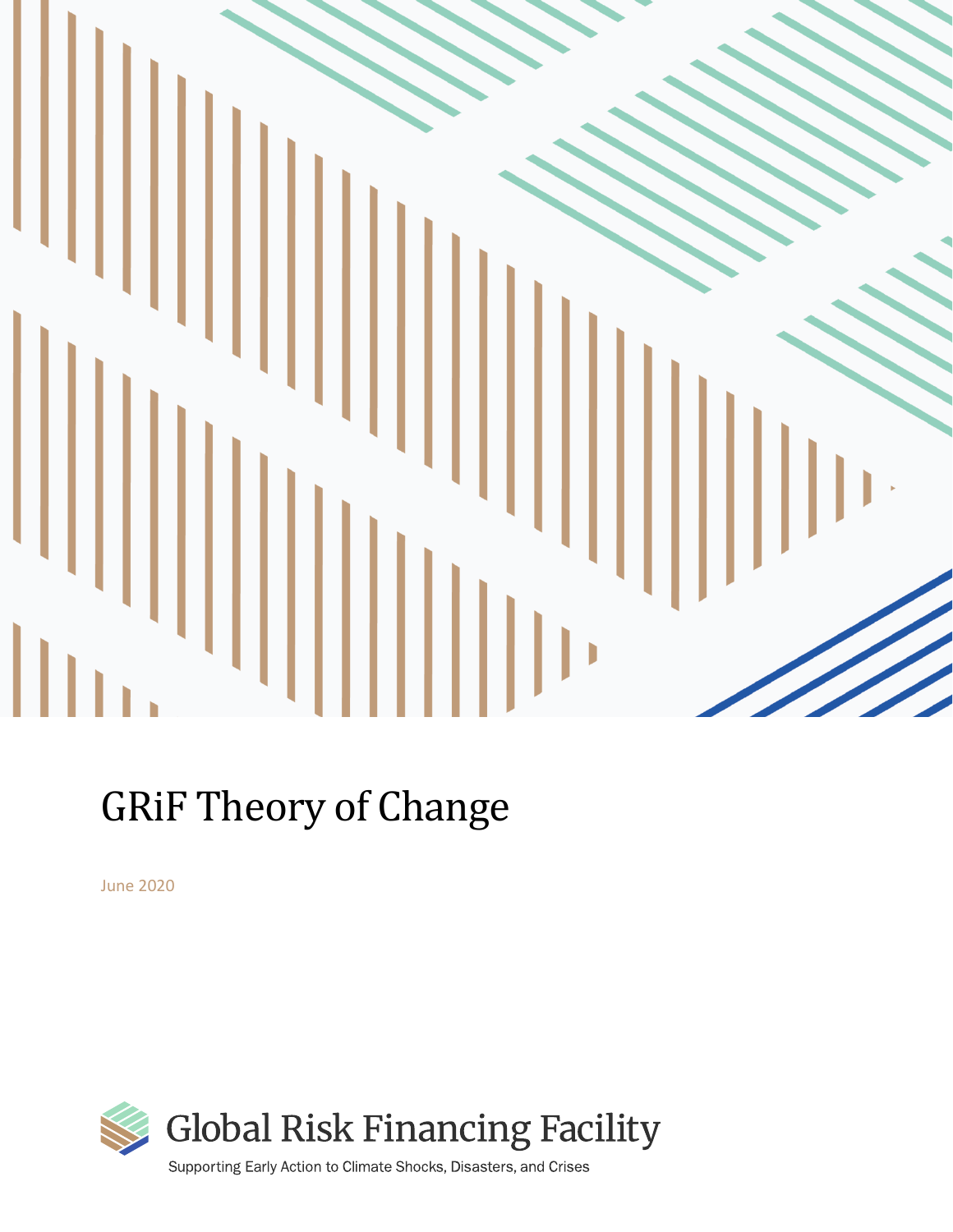# Table of Contents

| 1 |     |  |  |  |  |
|---|-----|--|--|--|--|
| 2 |     |  |  |  |  |
| 3 |     |  |  |  |  |
|   | 3.1 |  |  |  |  |
|   | 3.2 |  |  |  |  |
|   | 3.3 |  |  |  |  |
|   | 3.4 |  |  |  |  |
|   | 3.5 |  |  |  |  |
|   |     |  |  |  |  |
|   |     |  |  |  |  |
|   |     |  |  |  |  |
|   |     |  |  |  |  |
|   |     |  |  |  |  |
|   |     |  |  |  |  |
|   |     |  |  |  |  |
|   |     |  |  |  |  |
|   |     |  |  |  |  |
|   |     |  |  |  |  |
|   |     |  |  |  |  |
|   |     |  |  |  |  |

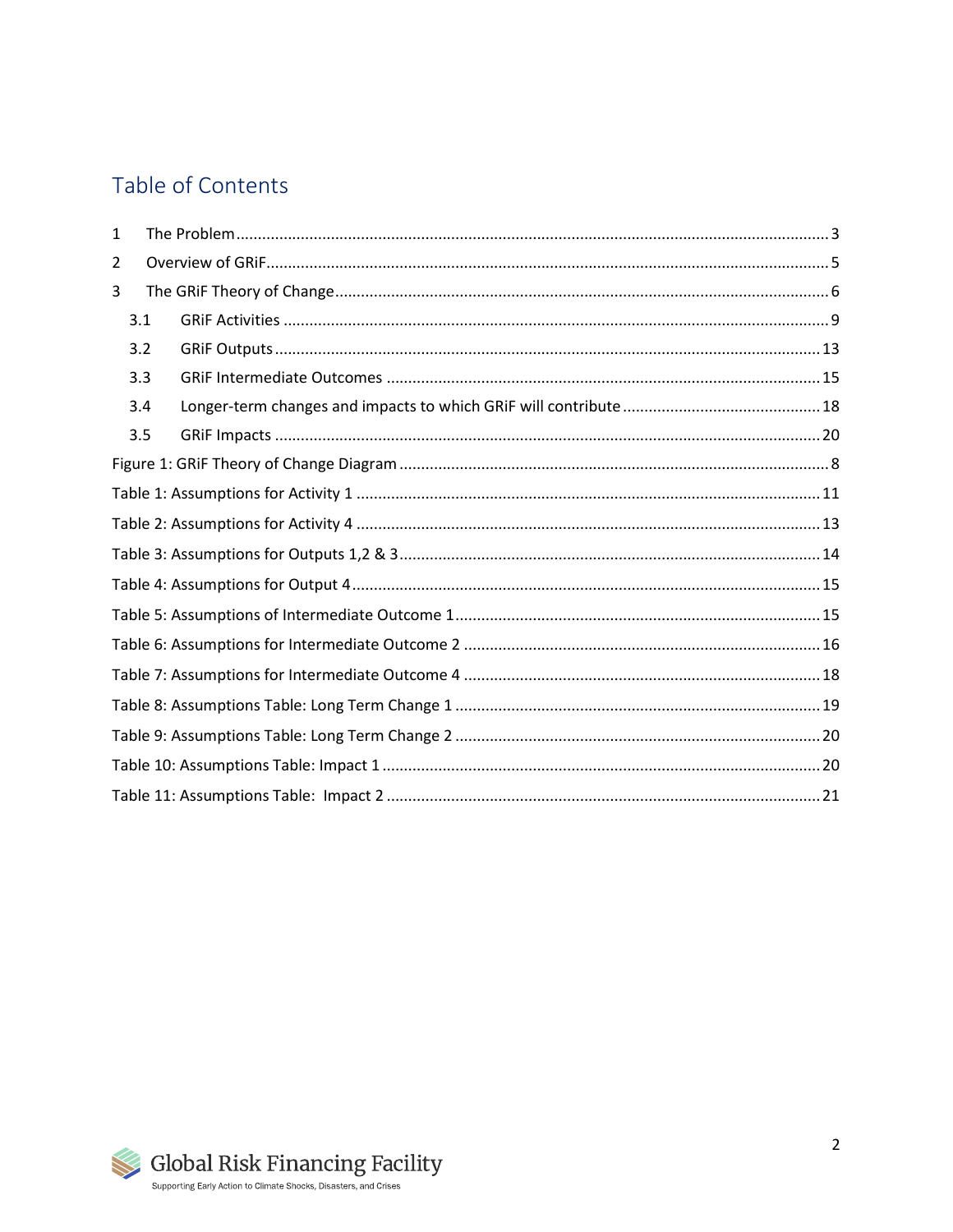# <span id="page-2-0"></span>1 The Problem

Climate change is expected to heighten the intensity of weather extremes and weather patterns, increasing the frequency and intensity of natural disaster shocks and worsening their negative impacts. The extent of anticipated losses is likely to be exacerbated in low income countries that experience a disproportionately high frequency of disasters; face challenges such as poverty, poor infrastructure, and high rates of urbanization and migration; and have undertaken limited financial planning for disasters before they happen.

There are a number of reasons why risk financing<sup>1</sup> is not regularly considered in country budget decisionmaking on development and financial planning. Currently, there are limited incentives for governments to financially plan for disaster. Often, political economy influences, such as mis-aligned incentives, the opportunity costs of spending on uncertain future outcomes, and the perceived political benefit of spending on a response effort, serve to discourage this type of financial planning. Risk financing instruments can also be complex, involving intangible benefits accruing at some indeterminate point in the future. The complexity and uncertainty of the benefit make it hard for governments to understand the value proposition, contributing to limited uptake of such instruments.<sup>2</sup>

Therefore, to financially address the humanitarian needs in the aftermath of these events, governments must shift money away from other critical development programming; borrow (where rates are often higher for rapid post-crisis financing), incurring debt; or rely on external 'free' humanitarian assistance, which is unpredictable and often comes too late to salvage development gains.<sup>3</sup> As a result, when disasters strike, countries are often unable to provide enough immediate financing to fully address response and recovery needs, meaning that the effects of such events must be absorbed by the population.<sup>4</sup> Often, it is the poorest households who are disproportionately negatively impacted by disaster shocks and other crises due to their higher vulnerability and exposure.

Currently, multi-lateral donors are challenged to adequately respond to shocks and crises. Humanitarian assistance is largely based on ex-post funding that may not meet the full response need and tends to be expensive to procure. Furthermore, without time to plan, funding that arrives post-disaster is often insufficient and may arrive too late to prevent widespread human and economic impacts.<sup>5</sup>

Over the past several years, development and humanitarian stakeholders have been increasingly exploring investments in early action for climate adaptation, crises, and disasters.<sup>6</sup> As part of this process, there has been growing demand within the global community to support pre-arranged risk financing solutions. Bilateral donors, with an understanding that risk financing is a critical component to more efficient and effective response to disasters and humanitarian crises, have begun to support and invest in

<sup>&</sup>lt;sup>1</sup> In this document, risk financing is defined as "the system of budgetary and financial mechanisms to credibly pay for a specific risk, arranged before a potential shock. This can include paying to prevent and reduce disaster risk, as well as paying to prepare for and respond to disasters" – CDP website. This term is used interchangeably with pre-arranged financing.

<sup>&</sup>lt;sup>2</sup> OPM (2017). Independent Evaluation of the African Risk Capacity (ARC) Formative Phase 1 Report. Oxford Policy Management. https://www.opml.co.uk/projects/independent-evaluation-african-risk-capacity

<sup>3</sup> Clarke, D. & Dercon, S. (2016). *Dull disasters? How planning ahead will make a [difference](http://documents.worldbank.org/curated/en/962821468836117709/Dull-disasters-How-planning-ahead-will-make-a-difference.) (English)*. Washington, D.C: World Bank Group.

<sup>4</sup> GRiF Concept Note (2018), World Bank Group, Washington DC., unpublished draft.

<sup>5</sup> ibid

<sup>&</sup>lt;sup>6</sup> InsuResilience Global Partnership (2019). Concessional Support for Climate and Disaster Risk Finance and Insurance. Discussion Paper by the InsuResilience Global Partnership Secretariat.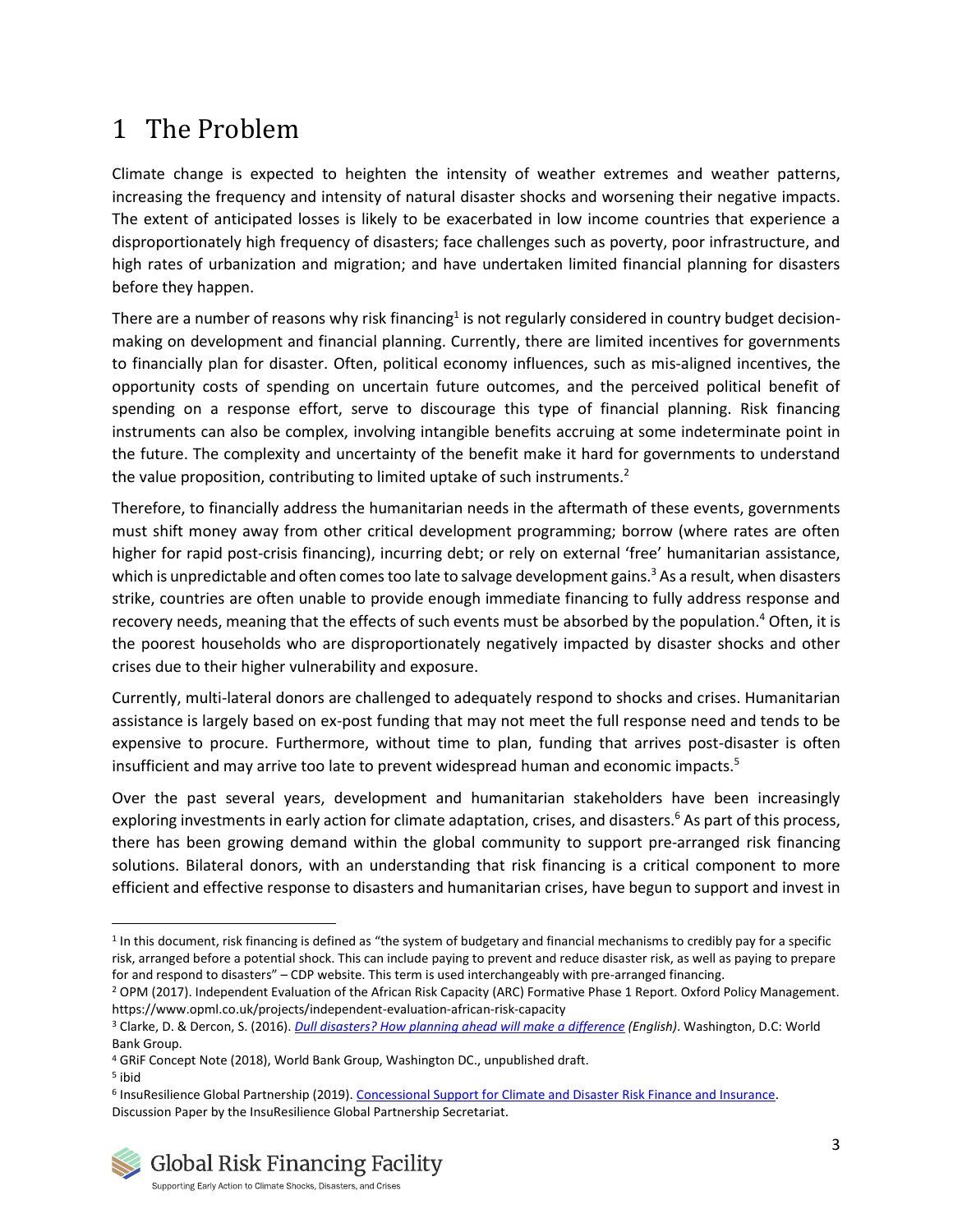innovation in this area.<sup>7</sup> Indeed, recent research indicates that one dollar invested in pre-arranged financing solutions saves about four dollars in humanitarian spending.<sup>8</sup> Today there are a growing number of pre-arranged financial instruments and budget and planning tools available for vulnerable countries, such as contingent credit, market-based risk transfer, regional risk pools, and technical support for budget reform.

Despite the increased interest by the international community, there remain challenges for uptake and use of pre-arranged financing by governments. Reasons for limited uptake include:

- With already tight budgets and multiple demands, there is limited funding to cover the substantial start-up costs for DRF instruments.
- There are few readily-available pre-arranged financing solutions that are specifically tailored to fit different countries' needs and contexts, in particular, those that address the needs of Low-Income Countries (LICs) and Fragile and Conflict Affected States (FCAS);
- There is a lack of understanding within governments on risk financing and how it fits into regular processes of budgeting and finance;
- There is a lack of adequate and affordable tools and data to effectively quantify risk, which is a first step toward understanding what combinations of financial solutions could optimize coverage of risks for a specific country;
- Political economy pressures (e.g. planning vs. payout horizons, opportunity costs of spending on uncertain future outcomes, mis-aligned incentives, etc.) can discourage financial planning of this sort. There is often also a 'political benefit' to be seen spending on a response;
- High-profile failures of certain instruments in the past, in which governments expected a payout and did not get one, have made both the affected governments and others who have observed these experiences to hesitate to invest in such projects;
- There often remains a government reliance on ex-post 'free' funding by the humanitarian community due to decades of access to such assistance;
- Vulnerable countries often lack the technical expertise to design and implement these solutions
- The international community is very interested in the design of market-based solutions; however, there are concerns that too much emphasis on one type of financing solution will prevent the necessary development of a strong foundation of risk finance in vulnerable countries, limiting the growth of a strong and robust sector.

<sup>7</sup> A few examples include: Germany and G20 partners have jointly launche[d InsuResilience Global Partnership on Climate and](https://www.insuresilience.org/)  [Disaster Risk Financing Solutions.](https://www.insuresilience.org/) The United Kingdom in partnership with the World Bank has established a dedicate[d Centre](https://www.disasterprotection.org/)  [for Global Disaster Protection.](https://www.disasterprotection.org/) 

<sup>8</sup> Hallegatte, Stephane; Bangalore, Mook; Bonzanigo, Laura; Fay, Marianne; Kane, Tamaro; Narloch, Ulf; Rozenberg, Julie; Treguer, David; Vogt-Schilb, Adrien. 2016. Shock Waves: Managing the Impacts of Climate Change on Poverty. Climate Change and Development. Washington, DC: World Bank.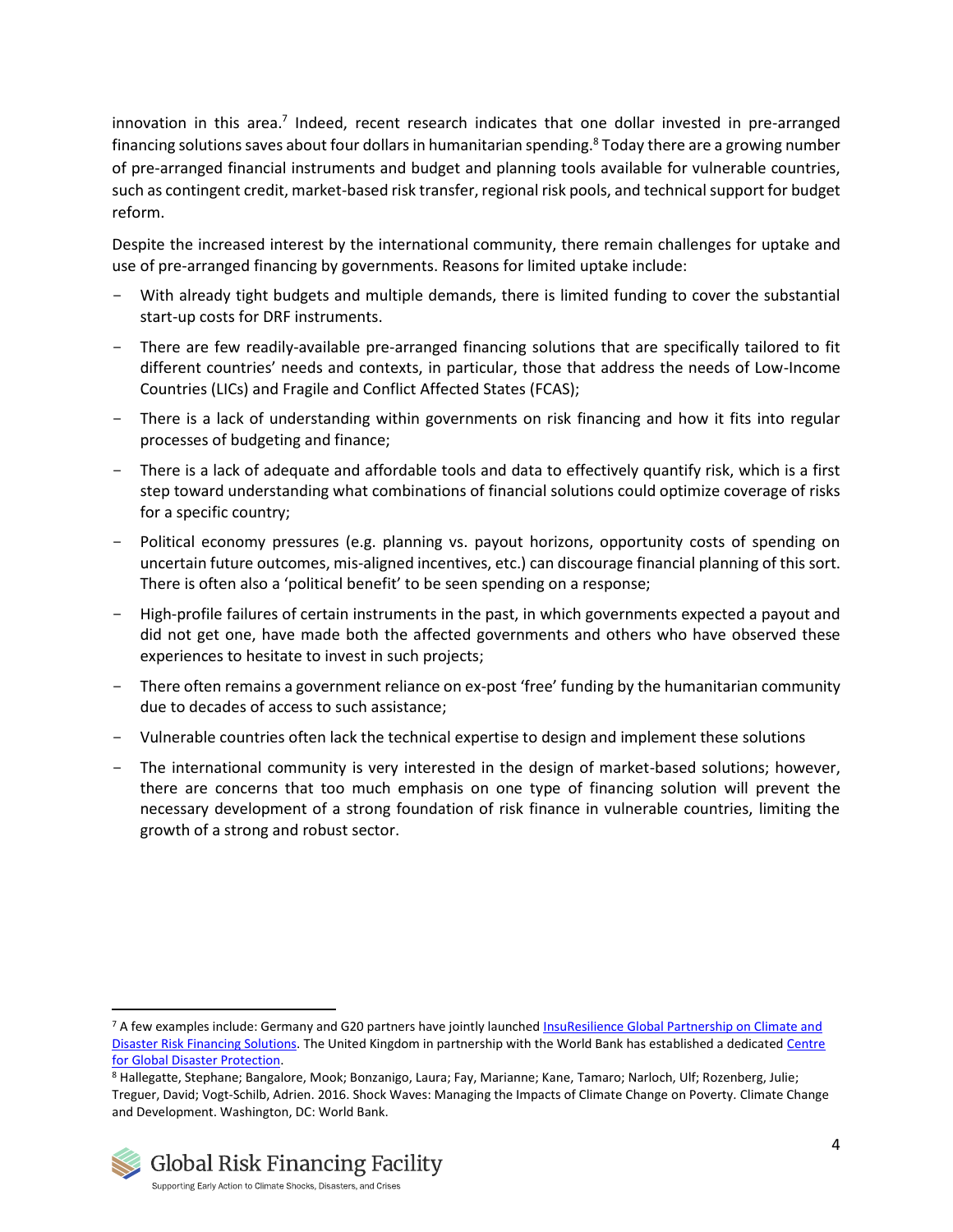# <span id="page-4-0"></span>2 Overview of GRiF

The Global Risk Financing Facility (GRiF) is a World Bank (WB) Multi-Donor Trust Fund (MDTF) that provides grants to test, pilot, and scale-up financing instruments that help developing countries better manage financial impacts from shocks and crises.<sup>9</sup> A Steering Committee made up of WB staff and donor members review and approve grant applications according to a set of criteria laid out in the Operations Manual. The approved grants from GRiF are embedded as components into larger WB operations, working within country systems, projects, and contexts. In contrast to a donor-contracted program, as a trust fund, all technical and operational decisions, oversight, and accountability for GRiF-funded projects are the responsibility of WB Management.

GRiF is meant to help catalyze or incentivize the use of pre-arranged risk financing linked to broader WB country funding, helping to embed risk financing and preparedness in investments across all sectors. **GRiF's mission** is "*to integrate financial resilience in the agenda of Finance Ministers, scaling up financial planning to address the fiscal and poverty impact of climate and disaster shocks and other crises.*" 10

GRiF is part of the **InsuResilience Global Partnership**, Climate and Disaster Risk Finance and Insurance Solutions. InsuResilience brings together G20 countries, V20 countries, civil society, international organizations, the private sector, and academia to '*strengthen the resilience of vulnerable countries and protect the lives and livelihoods of poor and vulnerable people from the impacts of disasters by enabling faster, more reliable and cost-effective responses to disasters'<sup>11</sup>*. InsuResilience has recently developed its **Vision 2025** -- which lays out a set of aspirational resilience targets to strengthen efforts to develop better preparedness in vulnerable countries, leveraging climate and disaster risk finance and insurance. Vision 2025 suggests that using a people-centered and needs-based approach in the design and implementation of financial solutions for climate and disaster risk can have the greatest impact.*<sup>12</sup>*

The stated **development objective** of GRiF is to "*strengthen financial resilience of vulnerable countries by enabling earlier and more reliable response and recovery to climate and disaster shocks, and over time to a wider range of crises, through establishing or scaling up pre-arranged risk financing instruments, including market-based instruments like insurance."* Grants from GRiF will focus on helping poor and vulnerable people and the economy, services and infrastructure they depend on to recover more quickly when a disaster strikes. The idea is that pre-arranged risk financing instruments would absorb a larger fraction of disaster losses and help to shift the balance from a reactive to a proactive approach to disaster financing and crisis management globally. Pre-arranged financing instruments not only allow for faster, more cost-effective response and recovery but can also drive greater disaster preparedness and resilience. A key priority of GRiF grants is to "create incentives for disaster prevention, risk reduction, preparedness, response and resilient reconstruction."<sup>13</sup>

<sup>&</sup>lt;sup>9</sup> [GRiF Information Sheet \(2019\). W](https://www.insuresilience.org/wp-content/uploads/2019/04/GRiF-Information-Sheet-Feb2019.pdf)orld Bank Group, Washington DC, February

<sup>10</sup> GRiF Concept Note (2018), pg. 10. World Bank Group, Washington DC., unpublished draft.

<sup>11</sup> https://www.insuresilience.org/about/

<sup>12</sup> https://www.insuresilience.org/wp-content/uploads/2019/09/InsuResilience-Global-Partnership\_Vision-2025-with-Workplan1.pdf

<sup>13</sup> GRIF Operations Manual (2019), pg. 3. World Bank Group, Washington DC., unpublished. Endorsed by the Steering Committee 29 Jan 2019.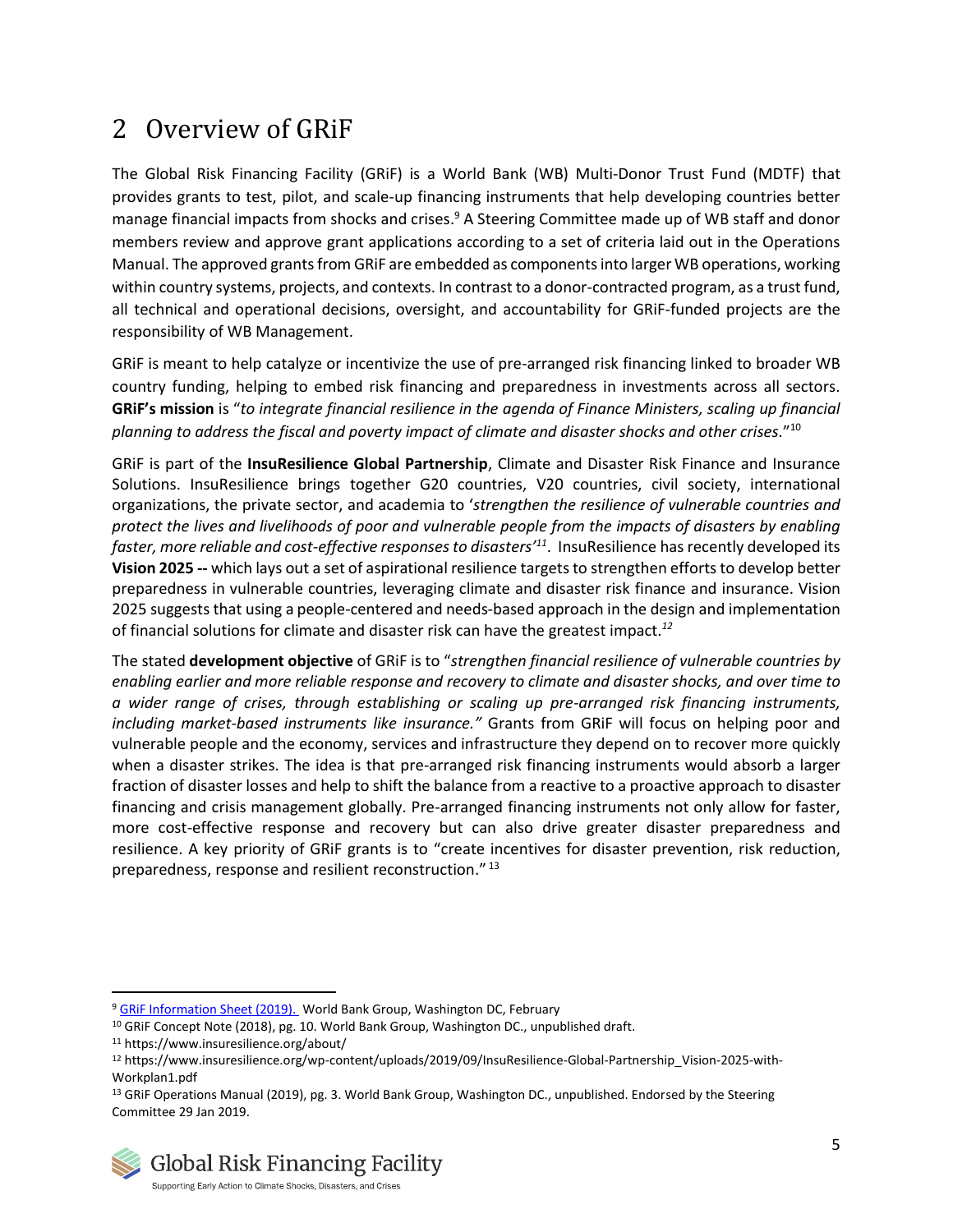# <span id="page-5-0"></span>3 The GRiF Theory of Change

The development of the GRiF theory of change (TOC) began with over 20 interviews with GRIF stakeholders, including the GRiF Secretariat, WB task team leaders, donors, and other key stakeholders such as InsuResilience and the Centre for Disaster Protection. The interviews focused on respondents' overall perceptions about the role that GRiF would play, what GRiF success and failure would look like to them, the critical challenges that GRiF may face in executing its objectives, and existing evidence gaps in the area of disaster risk finance.

The TOC hypothesis involves two pathways of change. The **first pathway** focuses on improving the response of vulnerable countries $14$  to disaster. The TOC postulates that:

If GRiF (through its Secretariat and guided by its Steering Committee):

- effectively works with WB task teams to provide targeted grant funding to help overcome barriers (such as startup costs and high financing costs) to the uptake of disaster risk financing mechanisms; and in doing so if GRiF
- also provides financial assistance to help embed disaster risk finance (DRF) and preparedness into different sectors of government to help improve delivery systems; and if GRiF
- couples this financing support with support for sound technical assistance focused on (i) building capacity on how to integrate risk finance across all sectors of government (and across WB global practices); and (ii) providing guidance, as a trusted advisor, to governments on the opportunities and risks of different types of pre-arranged financing instruments so that governments can plan, access, and select the appropriate solutions for their needs,

Then, as these mechanisms are co-designed and implemented, vulnerable countries will increasingly operationalize these pre-arranged risk financing solutions. Concurrently, since GRiF funding is provided as part of a larger WB package of funding and technical assistance that addresses climate risk financing and preparedness in sectoral investments, one also expects to see governments strengthening their national policy, planning, and delivery systems for response and recovery. In turn, as disasters strike and as these risk financing instruments trigger, the TOC expects pre-arranged funding to be delivered through wellfunctioning national systems, improving country response and recovery times. This will contribute to GRiF's intended **impacts** of contributing to reducing the human and economic impacts of climate and disaster shocks and crises and improving the lives of poor and vulnerable people.

The **second pathway** looks at how GRiF investments will contribute to shifting the global multi-lateral system of response towards more ex-ante approaches**.** Here, the TOC postulates that:

If GRiF (through its Secretariat and guided by its Steering Committee):

- supports the pilot and rollout of innovative public good investments related to the larger eco-system surrounding risk finance, such as advances in risk assessment, risk visualization, risk data collection, earth observation and satellite technology, big data and machine learning, and payments infrastructure; and if GRiF;
- Invests in projects that bring together a wide range of actors such as NGOs and the private sector (e.g. START Network, OCHA, IFRC) and works closely with partners such as the InsuResilience Global

<sup>14</sup> GRIF is focused on IDA countries that have large or increasing exposure/risk to disaster, shocks, and other crises. GRIF also has flexibility to work with IBRD countries.

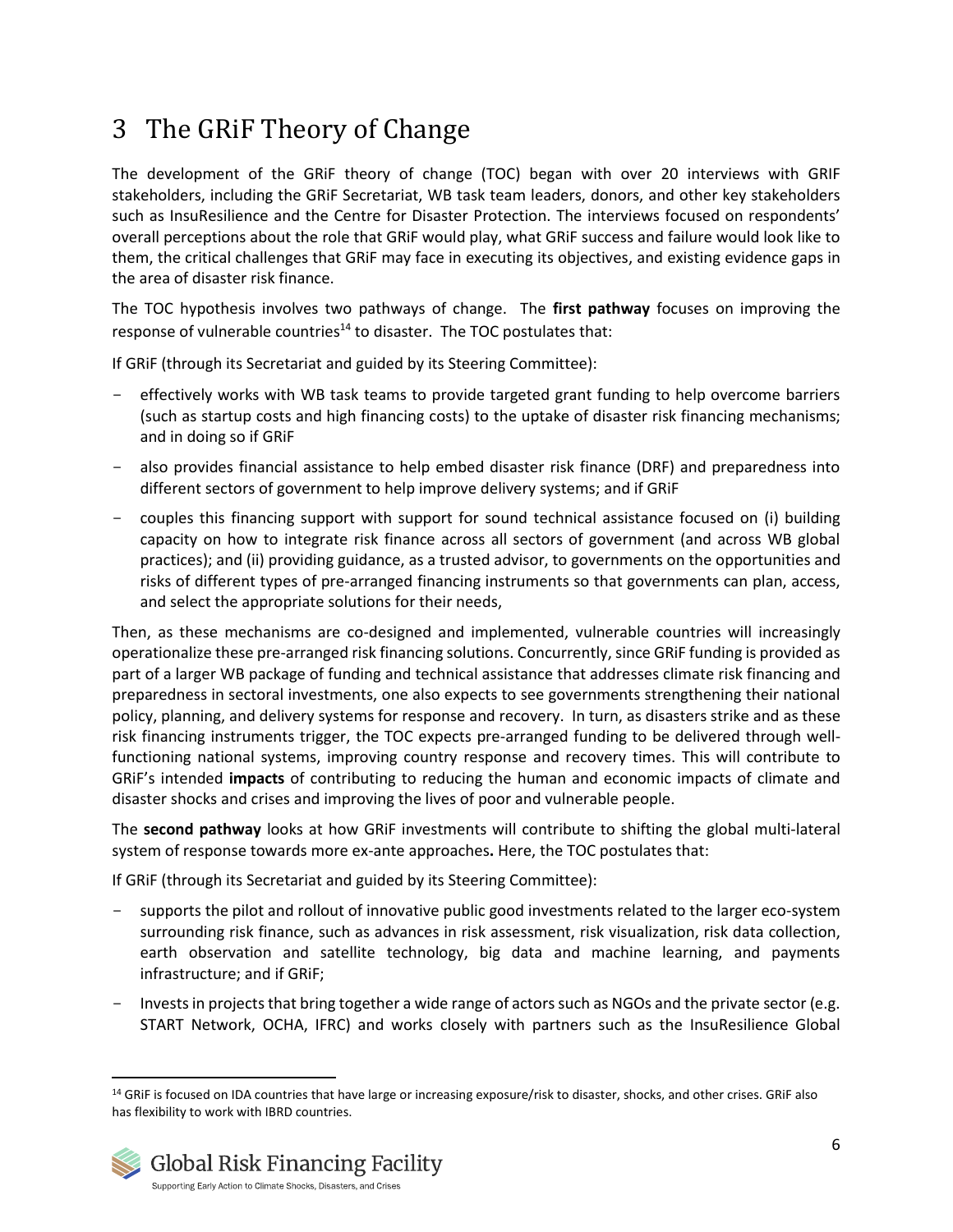Partnership to leverage political advocacy in generating increased interest and demand for risk financing; and if GRiF;

- makes a concerted effort to learn from the projects it supports and share its findings through the development of a Monitoring, Evaluation, and Learning (MEL) framework and Communications Plan,

Then GRiF will help catalyze the proliferation of a greater variety of quality risk financing solutions, including market-based solutions, that meet all types of contexts and conditions. Additionally, through the operationalization of the MEL Framework and Communications Plan, GRiF can meaningfully contribute the global evidence base on DRF. By sharing GRiF learnings with the broader risk finance community, one would expect to see increasing innovation in the space, more strategic and collaborative thinking, and a convergence on best practices. In turn, the TOC postulates that this convergence will give rise to increased demand and use of concessional support for risk financing, ultimately leading to shift in multi-lateral support towards ex-ante solutions.

Embedded in this TOC and influencing both pathways is a longer-term continuous cycle of demonstration and learning that happens as pre-arranged financing instruments funded by GRiF investments activate due to disaster. As more of these pre-arranged financing mechanisms are triggered across different geographies and contexts, GRiF staff and stakeholders will be able to learn how and in what ways risk planning and preparedness linked to risk finance solutions lead to improvements in DRF policy, data, and delivery systems.

A summary and visual depiction of the GRiF Theory of Change is found in Figure 1.

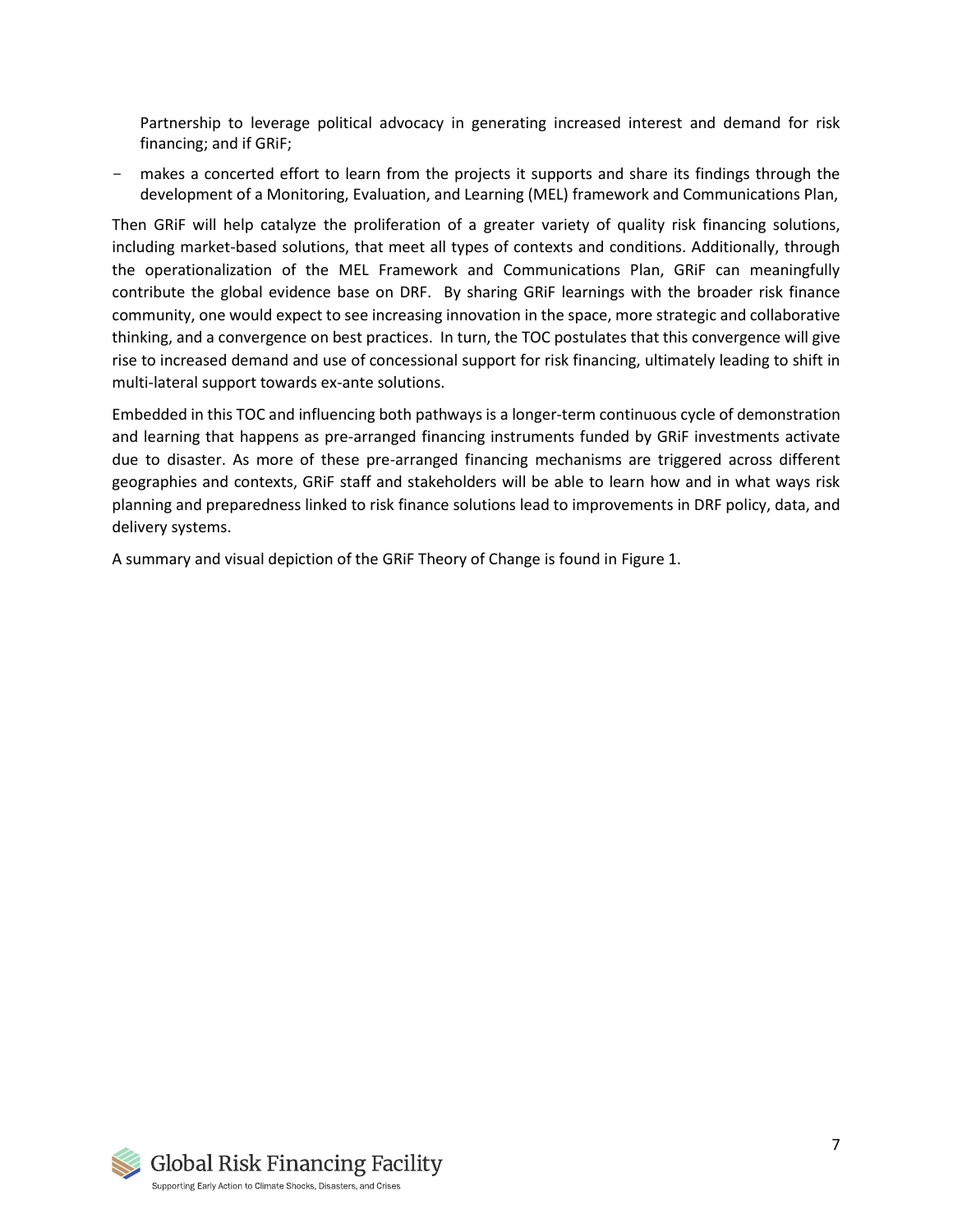<span id="page-7-0"></span>

| The problem                                                                                                                                                                                                  | <b>Inputs/ Activities</b>                                                                                                                                                                                                                                                                                      | <b>Outputs</b>                                                                                                                                            | Intermediate<br>outcomes                                                                                                                                                                                                                                                  |                                                                                                                                                                                                                                  | Long-term changes                                                                                                                                                     | <b>Impacts</b>                                                                                                                                                                        |
|--------------------------------------------------------------------------------------------------------------------------------------------------------------------------------------------------------------|----------------------------------------------------------------------------------------------------------------------------------------------------------------------------------------------------------------------------------------------------------------------------------------------------------------|-----------------------------------------------------------------------------------------------------------------------------------------------------------|---------------------------------------------------------------------------------------------------------------------------------------------------------------------------------------------------------------------------------------------------------------------------|----------------------------------------------------------------------------------------------------------------------------------------------------------------------------------------------------------------------------------|-----------------------------------------------------------------------------------------------------------------------------------------------------------------------|---------------------------------------------------------------------------------------------------------------------------------------------------------------------------------------|
|                                                                                                                                                                                                              |                                                                                                                                                                                                                                                                                                                |                                                                                                                                                           |                                                                                                                                                                                                                                                                           | <b>Demonstration</b>                                                                                                                                                                                                             |                                                                                                                                                                       |                                                                                                                                                                                       |
| Lack of risk<br>finance<br>instruments that<br>fit local needs<br>and conditions<br>Insufficient<br>country<br>preparedness -<br>limited links<br>between systems<br>& channels & the<br>integration of risk | Provide financing for (i)<br>the cost of risk finance<br>instruments (e.g.<br>subsidizing premiums/co-<br>finance); (ii) investments<br>in better preparedness<br>and risk financing<br>systems (iii) related<br>supportive technical<br>assistance (ACT 1)<br>Provide financing to<br>public good investments | Pre-arranged<br>financing<br>instruments<br>funded &<br>designed<br>(OUT 1)<br><b>Risk finance</b><br>strategies &<br>systems<br>improved<br>(OUT 2)      | Governments<br>operationalize risk<br>financing solutions that are<br>linked to preparedness<br>plans and systems (IO 1)<br>Governments build<br>technical capacity in<br>integrated risk financing<br>policy, planning, and<br>delivery systems across<br>sectors (IO 2) | <b>Effect</b><br><b>Risk financing</b><br>solutions<br>triggered; GRiF<br>& countries<br>learning how<br>planning leads to<br>improvements in<br>policy, data &<br>triggers, &<br>strengthened<br>national delivery<br>systems & | Vulnerable<br>countries are<br>better able to<br>quickly and<br>reliably respond<br>and recover<br>from climate and<br>disaster shocks<br>and other crises<br>(LTC 1) | Reduced human<br>and economic<br>impacts of<br>climate and<br>disaster shocks<br>and crises.<br>improving the<br>lives of the<br>poorest and<br>most vulnerable<br>(IMP 1)            |
| financing in<br>planning across<br>sectors                                                                                                                                                                   | related to the larger eco-<br>system surrounding risk<br>finance (ACT 2)                                                                                                                                                                                                                                       | Innovative tools<br>to support risk                                                                                                                       | Greater variety of quality<br>risk financing solutions,                                                                                                                                                                                                                   | capacities                                                                                                                                                                                                                       |                                                                                                                                                                       |                                                                                                                                                                                       |
| Multi-lateral<br>system based on<br>ex post aid that<br>can be<br>expensive,<br>struggles to fulfil<br>the need, and<br>often arrives too<br>late to prevent<br>human and<br>economic<br>impacts             | Bring together wide<br>range of stakeholders<br>(NGOs, donors, private<br>sector) via project work<br>(ACT 3)<br>Design & operationalize<br>MEL framework and<br>communications<br>strategy (ACT 4)                                                                                                            | finance eco-<br>system funded<br>(OUT 3)<br>Contributions<br>made to global<br>evidence/<br>knowledge in<br>DRF for<br>vulnerable<br>countries<br>(OUT 4) | including private sector<br>innovations, available to<br>fit local needs and<br>conditions (IO 3)<br>More strategic and<br>collaborative thinking<br>around risk finance by<br>donors, WB, and other<br>stakeholders (IO 4)                                               | Learning<br>Cycle                                                                                                                                                                                                                | Increased use of<br>and demand for<br>better designed<br>and demand-<br>driven<br>concessional<br>support for risk<br>financing.<br>(LTC 2)                           | Multi and bi-<br>lateral support<br>systems have<br>the tools needed<br>to shift towards<br>ex-ante support<br>for disaster<br>shocks and other<br>crises, improving<br>$VfM$ (IMP 2) |
| Key<br><b>Assumptions</b>                                                                                                                                                                                    | GRIF able to produce<br>a large pipeline of<br>quality projects<br><b>GRIF</b> can reconcile<br>different stakeholder<br>interests                                                                                                                                                                             | GRiF can<br>quickly learn<br>from its<br>activities &<br>effectively<br>adapt                                                                             | Governments are<br>ready<br>(understanding<br>and capacity)<br>and interested in<br>risk finance                                                                                                                                                                          | GRiF package of<br>pre-arranged<br>financing $+TA$ can<br>overcome political<br>economy barriers<br>to uptake                                                                                                                    | Increased use and standardization<br>of risk finance translates into more<br>cost-effective & efficient use of<br>multi-lateral and bi-lateral funding                | More timely and<br>effective response<br>leads to reduced<br>human and economic<br>impacts                                                                                            |

#### *Figure 1: GRiF Theory of Change Diagram*

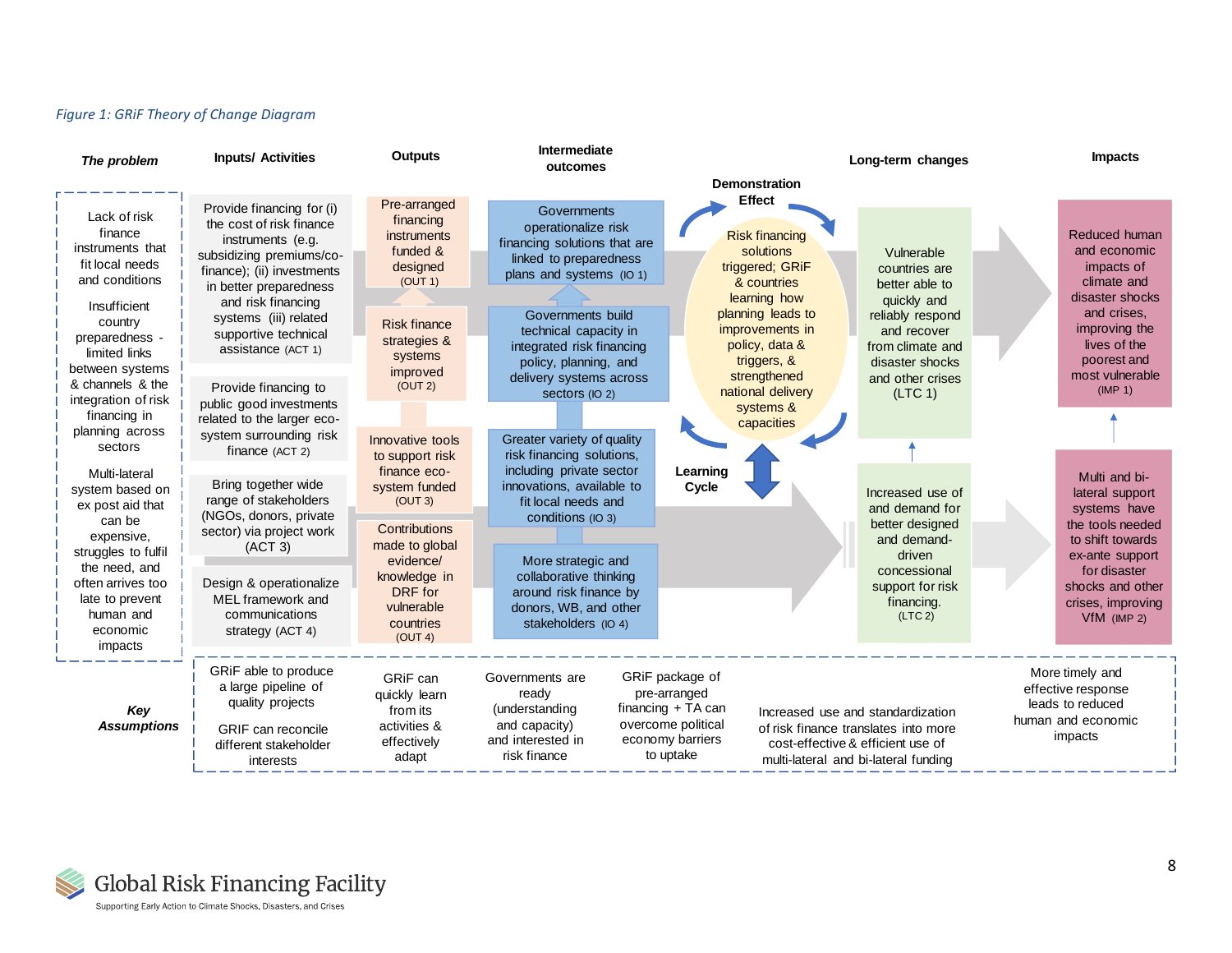### <span id="page-8-0"></span>3.1 GRiF Activities

GRiF engages in four key activities that are expected to lead to the theorized changes. The first two are related to the provision of financing and technical assistance to support different aspects of disaster risk finance (DRF) while the latter two focus on building relationships and designing a learning platform for GRiF.

#### **ACT 1: PROVIDE FINANCING FOR (I) THE COST OF RISK FINANCE INSTRUMENTS (E.G. SUBSIDIZING PREMIUMS/CO-FINANCE); (II) INVESTMENTS IN BETTER PREPAREDNESS AND RISK FINANCING SYSTEMS (III) RELATED IMPLEMENTATION SUPPORT TECHNICAL ASSISTANCE.**

This activity involves GRiF funding supporting WB task teams to build and strengthen larger projects that support early action in response to climate and disaster shocks and other crises. The role of GRiF funding is three-fold. First, GRiF is designed to provide co-financing for risk financing instruments (e.g. subsidizing premiums, support for risk pools, etc.). Second, GRiF funding can provide additional financing for investments in better preparedness and shock response systems that are linked to a risk finance mechanism (e.g. funding for strengthening the systems needed to scale-up shock responsive social protection). Third, GRiF funding can be used for technical assistance in support of these first two funding objectives.

It is expected that the provision of grant funding to countries can help create an enabling environment for the broader use of risk finance across multiple sectors within countries.<sup>15</sup> One goal is to link prearranged financing instruments to effective response mechanisms, such as shock-responsive social protection or infrastructure projects that account for climate and disaster risk through a proper assessment of exposure and vulnerability to various hazards. GRiF funding can also bolster government investment in the development and strengthening of national disbursement mechanisms necessary for channeling funds post-disaster. These activities serve to encourage vulnerable country governments to be more proactive and prepared for managing disaster risk, ultimately incentivizing risk reduction.

#### **Descriptions of what characterizes success include**:

- *Development of a robust GRiF pipeline of quality projects*. <sup>16</sup> Indicators of a strong pipeline might include:
	- i. projects that demonstrate a **principles-based approach** to risk management by meeting the key principles for allocating funds laid out in the GRiF Operations Manual.<sup>17</sup> These principles help define what GRiF considers to be a well-designed, quality project and include: (a) priority given to the poorest and most vulnerable countries; (b) sound articulation of a sustainability and exit strategy; (c) country ownership and readiness; (d) financial solutions are part of a comprehensive integrated strategy; (e) the design of the process/project is participatory; and (f) the financial solution being linked to broader plans focused on preparedness or resilience;
	- ii. wide geographic coverage proposed projects are spread across the most vulnerable countries and regions;

<sup>&</sup>lt;sup>16</sup> the GRiF Concept Note indicates that GRiF expects to support 10-15 projects with the first round of funding <sup>17</sup> See GRiF Operations Manual, pg. 8.

![](_page_8_Picture_11.jpeg)

<sup>15</sup> World Bank. (2017). *Project Performance Assessment Report: Colombia -- Disaster Risk Management Development Policy Loan.* Washington, DC: World Bank.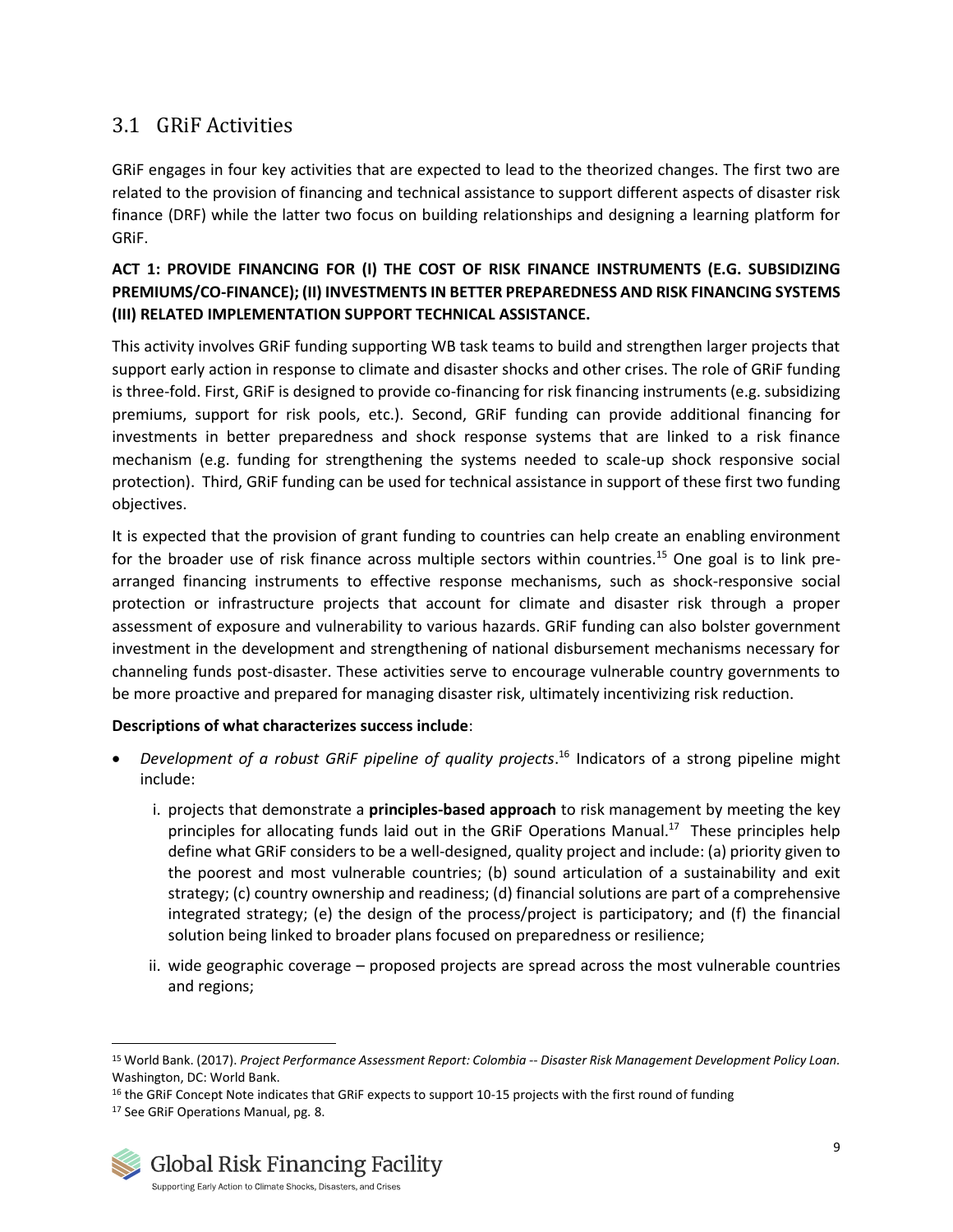- iii. wide sectoral coverage across many of WB Global Practice areas;
- iv. projects that leverage or build on existing instruments and tools (e.g. working with existing social protection systems or infrastructure investments);
- v. projects that expand into different types of crises; and
- vi. projects that promote the capture of co-benefits with other resilience-building measures, such as investments in risk information, risk reduction, or better preparedness.

For this pipeline to emerge, WB task teams must be aware of GRiF, understand how it works and what it can finance, and be able to see and explain to governments how GRiF is of value and can fit into the WB's broader operations in country.

- *Implementation of a variety of different types of pre-arranged financing instruments.* While there has been a strong push by donors to test market-based solutions such as insurance, GRiF is set up as a facility to support countries to scale-up effective risk financing solutions, based on both best value for money and impact on vulnerable people. To date there is a clear mismatch in the character of the supply of concessional support available for risk financing solutions and that demanded by governments. To encourage uptake, the type of instrument offered should match the pace of adoption, the ambition, and the level of complexity that any given government is willing to take on. Therefore, there is a need for countries to receive support for innovative solutions that fit their country profile. GRiF should be mindful to only invest in countries where the eligible instruments are appropriate for the country profile and have the flexibility to support the development of a variety of innovative solutions. So, another indicator of success would be to see the development of a variety of different types of pre-arranged financing solutions.
- *Implementation of projects with other humanitarian partners.* While GRiF's focus is on working through governments, GRiF is also exploring working with other partners on pre-arranged risk finance solutions for civil society, the private sector and other actors heavily involved in the disaster response and recovery space.<sup>18</sup> The idea is that through partnership and innovation, GRIF can help create this shift in thinking from ex-post to ex-ante, not just with country governments but across the response sector as a whole.

There are several challenges or barriers to execution of this activity that the TOC assumes can be overcome. The primary ones relate to governance and operational risk.

#### *Governance risk*

In the pilot implementation phase of the program, expectations of donors and the WB have differed on the level of information necessary for funding allocations decisions for projects*.* As such, there is a possibility that the issues related to heavy-governance processes could jeopardize the ability of GRiF to reach its objectives.

#### *Operational Risk*

There remain deliberations on eligible expenditures under GRiF. In Year 1 of implementation, donors decided against providing contingency financing via GRiF, which differs from WB's perspective on providing countries access to a comprehensive set of financial instruments. These differences are seen as a risk in that it could cause solutions to become supply-driven by donors rather than demand-driven by what governments want and need. A related risk is the extent to which the InsuResilience Global Partnership vision drives GRiF investment decisions. While the WB is committed to moving towards these

<sup>&</sup>lt;sup>18</sup> GRiF Concept Note (2018), World Bank Group, Washington DC., unpublished draft.

![](_page_9_Picture_13.jpeg)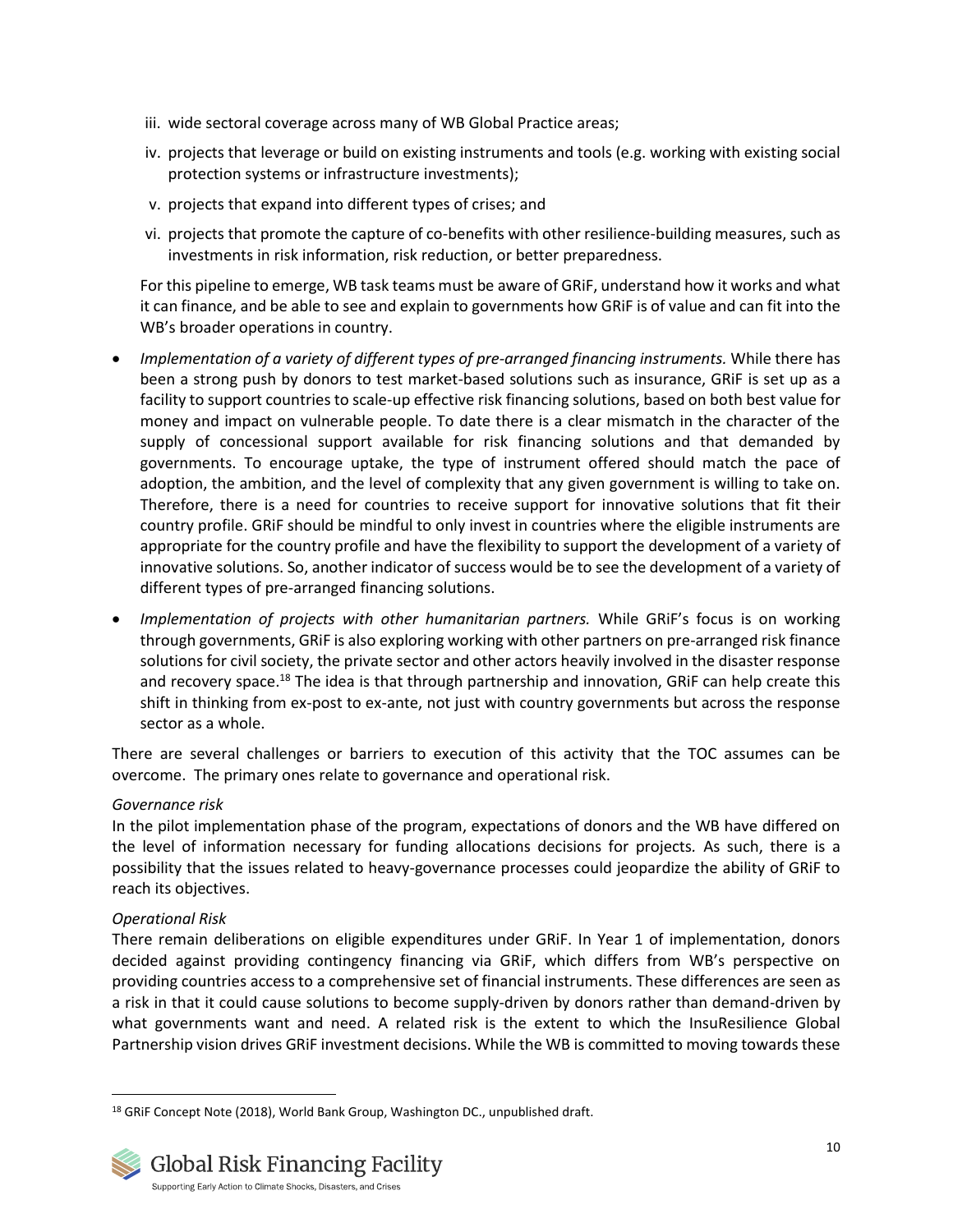aspirational goals, there is a strong desire within the WB to remain focused on the needs and demands emerging from country partners.

These ideas are summarized in Table 1.

#### <span id="page-10-0"></span>*Table 1: Assumptions for Activity 1*

| #  | <b>Assumption</b>                                                                                                                                                                | <b>Description</b>                                                                                                                                                                                                                                                                                                                                                                                                                                                                                                                                                                                                                                                                                                                                                                                                      |
|----|----------------------------------------------------------------------------------------------------------------------------------------------------------------------------------|-------------------------------------------------------------------------------------------------------------------------------------------------------------------------------------------------------------------------------------------------------------------------------------------------------------------------------------------------------------------------------------------------------------------------------------------------------------------------------------------------------------------------------------------------------------------------------------------------------------------------------------------------------------------------------------------------------------------------------------------------------------------------------------------------------------------------|
| 01 | Assumes WB task<br>teams understand and<br>see the value of GRIF in<br>order to advocate for<br>this type of grant.                                                              | The WB task teams are in effect the client-facing line-managers in charge of<br>promoting GRIF with their country counterparts. If they don't understand or see<br>the value of GRiF they are not likely to advocate for it. As one stakeholder<br>indicated "GRiF expects a lot in terms of capacities of task teams, governments,<br>etc."                                                                                                                                                                                                                                                                                                                                                                                                                                                                            |
|    |                                                                                                                                                                                  | A GRIF Technical Committee is established with the WB comprised of sector<br>experts (e.g. health, SP, ag, infrastructure, transportation). This committee serves<br>two purposes: (i) to provide a quality review of proposed projects and (ii) to help<br>source future quality GRIF proposals. <sup>19</sup>                                                                                                                                                                                                                                                                                                                                                                                                                                                                                                         |
| 02 | Assumes that financing<br>currently available to<br>governments is not<br>enough or not available<br>in a way that aligns<br>incentives for better<br>preparedness to<br>shocks. | A few of those interviewed questioned whether additional funding provided by<br>GRIF was really what was needed, arguing that IDA countries already had large<br>lending envelopes with the WB. As one stakeholder put it "[there remains a]<br>question of whether GRiF will add further value." Here, the concern is that GRiF<br>comes up with an identity and value proposition that people can understand and<br>buy into. As another stakeholder indicated: "GRiF really needs, on a theoretical<br>basis, to state a much better case of why it is there. What does it help spur<br>(innovation, financial systems) that otherwise would not be there with other funds?<br>[It is about] getting the business case right."<br>GRIF's argument is that even when there is a lot of money available, countries are |
|    |                                                                                                                                                                                  | not choosing to use these funds for risk financing and preparedness, due to the<br>existing incentive structure and political economy issues. The targeted GRIF<br>funding is meant to overcome these barriers.                                                                                                                                                                                                                                                                                                                                                                                                                                                                                                                                                                                                         |
| 03 | Assumes good GRIF<br>governance.                                                                                                                                                 | Several stakeholders raised concerns that GRiF needs a stronger governance<br>structure, in part to manage the previously discussed risks and challenges. To be<br>successful, GRiF needs to find the right balance between meeting (or tempering)<br>both donor expectations and those of countries and WB task teams.                                                                                                                                                                                                                                                                                                                                                                                                                                                                                                 |

#### **ACT 2: PROVIDE FINANCING TO PUBLIC GOOD INVESTMENTS RELATED TO THE LARGER ECO-SYSTEM SURROUNDING RISK FINANCE TO SUPPORT GRIF INVESTMENTS**

Countries can benefit from the use of a variety of tools, platforms, and processes that help facilitate understanding, information sharing, and ultimately the uptake of solutions. GRiF funding is also able to support programmatic investments in public goods that improve the quality of GRiF investments and more broadly facilitate the uptake and use of pre-arranged financing. Examples of potential investments in this area are "*improving risk assessment and risk monitoring, risk visualization, simulations and risk-based scenarios to stress-test national social protection systems, data collection, earth observation and satellite technology, big data and machine learning, crowdsourced data, and payments infrastructure*."<sup>20</sup>

<sup>19</sup> For quality review purposes of proposed grants, this also includes technical experts nominated by donors. <sup>20</sup> ibid

![](_page_10_Picture_7.jpeg)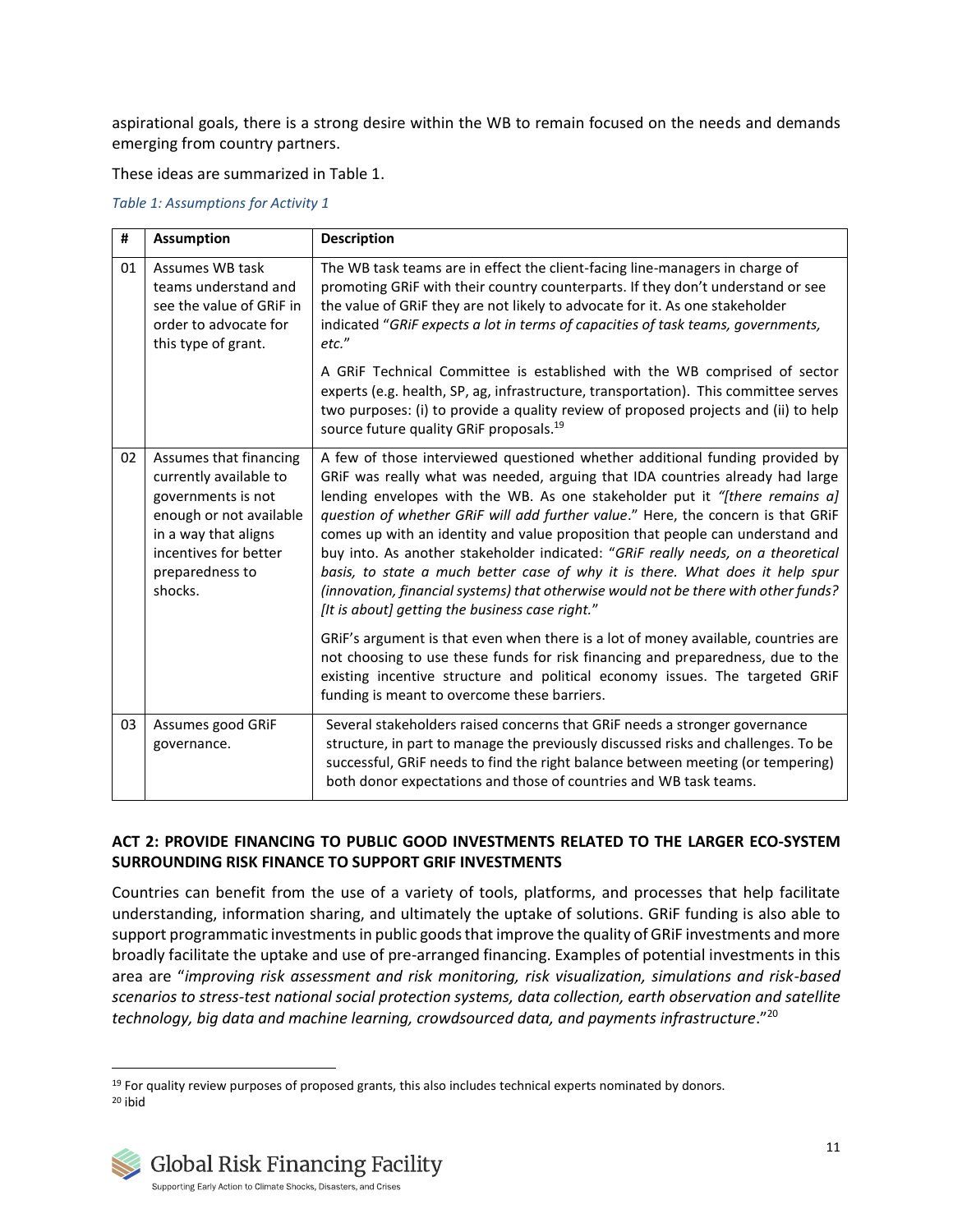#### **Descriptions of what characterizes success include**:

- *GRiF investments help address bottlenecks that restrict the quality and implementation of risk finance mechanisms.* Examples may include: (i) projects that seek to develop and make available open and transparent datasets; (ii) interventions designed so that GRiF outputs serve not only DRF but also contribute to improvements in DRM; (iii) investments in innovative technologies, products, or solutions that are scalable or transferable and help spur the design and implementation of GRiFfunded investments (e.g. crisis analytics).
- *Investments that facilitate successful implementation of GRiF country investments.* A good example is GRiF support for the Fellows Program, where sector specialists are placed in countries that have received GRiF grants.

#### **ACT 3: BRING TOGETHER A WIDE RANGE OF STAKEHOLDERS (NGOS, DONORS, PRIVATE SECTOR) VIA PROJECT WORK**

Through the design of country investment in risk finance and through its global good investments, GRiF funding is expected to bring together a wide range of actors interested in improving different aspects of risk finance in vulnerable countries. GRiF staff may at different times work with other partners such as the IFRC, WFP, InsuResilience, the START Network, and private sector actors such as insurance agencies. In doing so, GRiF funding can help increase interest and generate demand for risk financing. Bringing various stakeholders together around project-specific design needs can also help leverage political advocacy in the space.

#### **ACT 4: DESIGN AND OPERATIONALIZE A MONITORING, EVALUATION, AND LEARNING FRAMEWORK AND COMMUNICATIONS STRATEGY FOR THE GRIF**

One of the challenges of supporting risk financing is that, within vulnerable countries, there is little robust evidence of what does and does not work in different contexts. As one stakeholder noted, "*people have been playing with disaster risk insurance, but no one knows exactly where it works and where it doesn't*." Another stakeholder from within the donor community summed it up by saying, "*GRiF is an experiment – without learning it doesn't seem like a good investment. [We] do need to have a few pieces of evidence to fully invest*." Learning from early grants will be critical to GRiF's ability to adapt. Furthermore, sharing findings more broadly will help with another expected outcome– more coherence across stakeholders such as donors, governments, and civil society in funding and implementation in this area.

The fourth GRiF TOC activity is about building a structure to ensure that learning about investments both takes place internally and gets disseminated more broadly. To do so, GRiF will design a responsive MEL Framework*.* This framework will (i) describe how GRiF is expected to influence change, (ii) provide indicators of how to measure progress, (iii) suggest different types of studies, evaluations, and reviews to be undertaken, some in-house and some externally sourced by independent parties; and (iv) complement and feed into the MEL activities of other large initiatives and platforms, in particular the InsuResilience Global Partnership and the goals set out by Vision 2025.

A second component of this activity entails building out and implementing a communications strategy that identifies different audiences and effectively disseminates information both internally and externally.

#### **Descriptions of what characterizes success:**

• *The MEL Framework and Communications Plan are fully defined and approved by the GRiF Steering Committee.* 

![](_page_11_Picture_11.jpeg)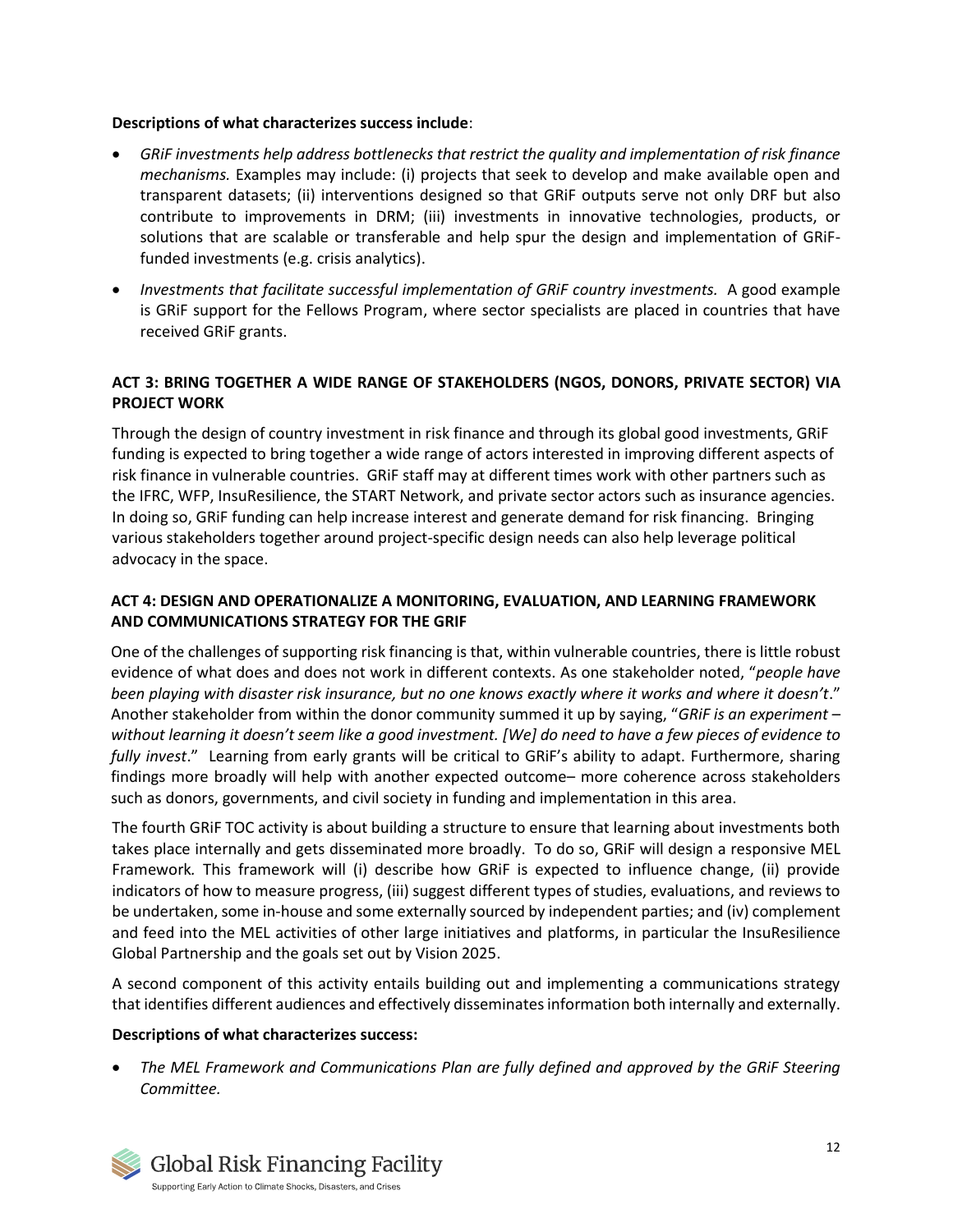- *Initial studies and evaluations are funded and implemented*
- *GRiF measures key impact indicators, some of which are designed to feed into InsuResilience's Global Partnership Vision 2025*. The result areas for Vision 2025 include: i) Number of people protected and total risk covered by risk-finance and insurance arrangements (building on the InsuResilience G7 goal of facilitating access to climate-risk insurance for an additional 400 million poor and vulnerable people by 2020). ii) Number of countries with comprehensive disaster risk-finance strategies in place. iii) Number of countries adopting risk-finance and insurance solutions integrated within prevention, preparedness, response and recovery plans that are anchored in a country's systems. iv) Increased cost-effectiveness/value for money of risk-finance and insurance arrangements. v) Development/human impact of these risk-finance and insurance arrangements through increased resilience to disasters (reduced impact, faster recovery). vi) Increase in evidence relating to the most effective and most cost-efficient climate and disaster risk finance and insurance (CDRFI) solutions.

| #  | <b>Assumption</b>                                                                       | <b>Description</b>                                                                                                                                                                                                                                                                                 |
|----|-----------------------------------------------------------------------------------------|----------------------------------------------------------------------------------------------------------------------------------------------------------------------------------------------------------------------------------------------------------------------------------------------------|
| 04 | Assumes GRIF invests<br>in robust<br>communication and<br>MEL systems.                  | For it to work and be used, MEL must be considered essential to a program and be<br>mandated and supported by management. This support includes adequate<br>investment in MEL activities. The same is true for communications.                                                                     |
| 05 | Assumes the MEL<br>framework and<br>communications plan<br>are not over-<br>engineered. | MEL frameworks that are overly complex or involve data collection that is not seen<br>as useful to stakeholders will not gain traction and be effectively used. Similarly,<br>communications plans that fail to specifically target audiences with the<br>appropriate tools are often ineffective. |
| 06 | Assumes that GRIF<br>learnings complements<br>that of others in the<br>DRF space.       | To move towards more strategic thinking within the disaster risk finance space,<br>ultimately contributing to a shift in how multi-lateral support operates, it is critical<br>that GRIF work with others in the space.                                                                            |

<span id="page-12-1"></span>*Table 2: Assumptions for Activity 4*

## <span id="page-12-0"></span>3.2 GRiF Outputs

Within the TOC, GRiF outputs represent the separation line of what is under GRiF's control and where, if GRiF successfully delivers on its activities, it will influence longer-term outcomes and impacts. The TOC argues that if GRiF investment activities (ACT1 and ACT2) are efficiently and effectively implemented, then the following can be expected:

#### **OUT 1: PRE-ARRANGED FINANCING INSTRUMENTS ARE FUNDED AND DESIGNED OUT 2: RISK FINANCE STRATEGIES AND SYSTEMS ARE IMPROVED OUT 3: INNOVATIVE TOOLS TO SUPPORT THE RISK FINANCE ECO-SYSTEM ARE FUNDED**

Where the GRiF investment activities focus more on the pipeline, the first three GRiF outputs focus on getting projects fully funded and implemented. **A description of what characterizes success** includes (i) successful completion of key steps/deliverables outlined in each project implementation plan; (ii) successful verification that the GRiF principles defined in the Operations Manual and outlined in each project proposal are being followed, and (iii) successful completion of projects.

![](_page_12_Picture_8.jpeg)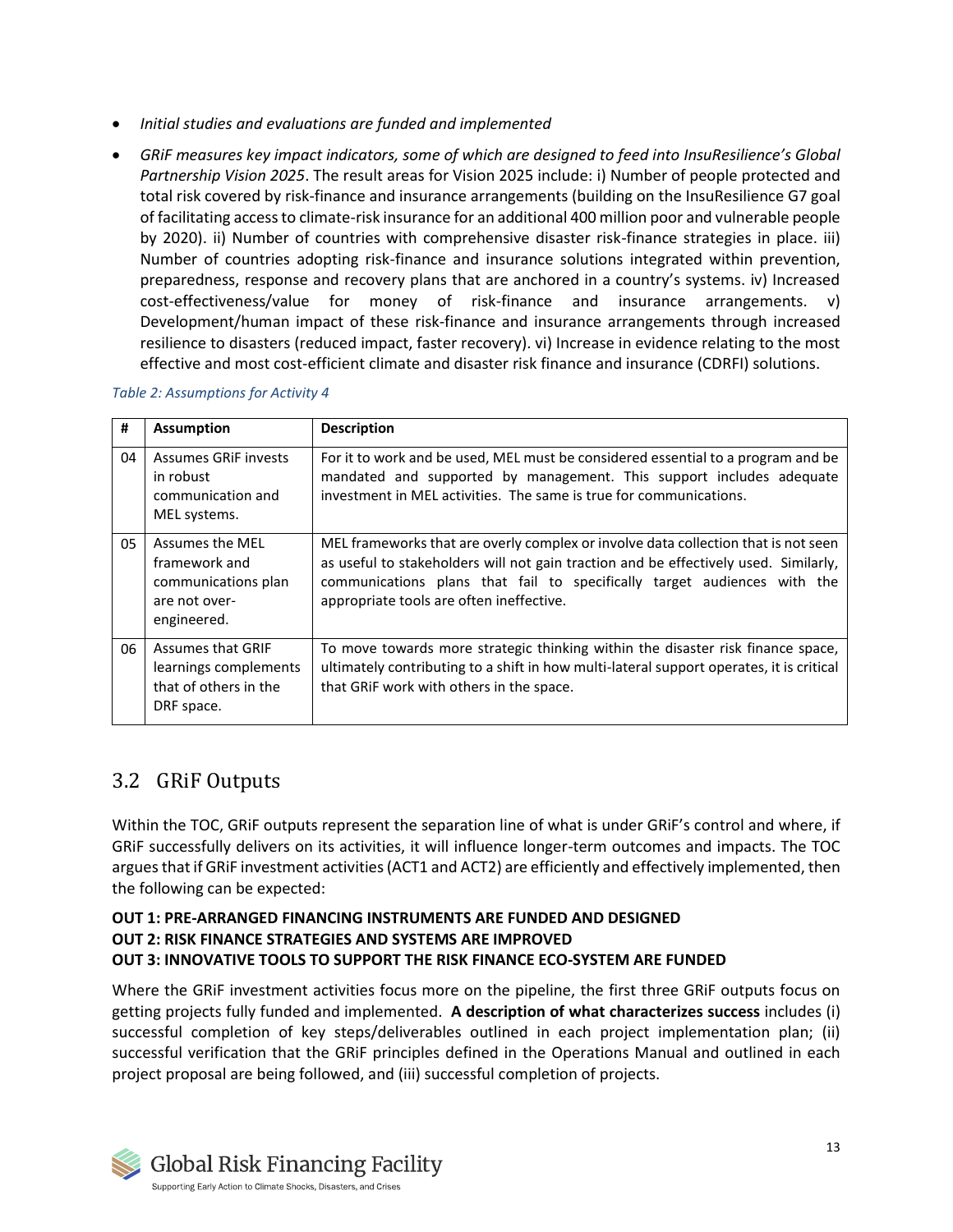Challenges to the unfolding of these outputs are outlined in Table 3.

| #  | <b>Assumption</b>                                                                                              | <b>Description</b>                                                                                                                                                                                                                                                                                                                                                                                                                                                                                                                                                                                                                                                                                                                                                                                                                                                                                                                                                                                                                                                                                                                                                                                                                                         |
|----|----------------------------------------------------------------------------------------------------------------|------------------------------------------------------------------------------------------------------------------------------------------------------------------------------------------------------------------------------------------------------------------------------------------------------------------------------------------------------------------------------------------------------------------------------------------------------------------------------------------------------------------------------------------------------------------------------------------------------------------------------------------------------------------------------------------------------------------------------------------------------------------------------------------------------------------------------------------------------------------------------------------------------------------------------------------------------------------------------------------------------------------------------------------------------------------------------------------------------------------------------------------------------------------------------------------------------------------------------------------------------------|
| 07 | Assumes<br>readiness of<br>country<br>governments to<br>engage in GRIF<br>projects                             | Some have raised questions as to whether governments in the countries that GRIF<br>targets, which often have limited resources and capacity, understand enough about<br>financial solutions and the complexity of some of the instruments to undertake these<br>types of projects and make sound decisions. <sup>21</sup> Because there is a continuum of starting<br>capacity, progress in improving both the capacity for and implementation of risk finance<br>instruments is likely to be slower in some countries than others. As one stakeholder<br>indicated, "[it is] not clear how many countries want and are ready to do disaster risk<br>finance in the next few years." This concern, in turn, raises questions of whether GRiF will<br>be able to successfully and quickly disburse funding.                                                                                                                                                                                                                                                                                                                                                                                                                                                 |
| 08 | <b>Assumes GRIF</b><br>can effectively<br>manage the<br>expectations of<br>different<br>stakeholder<br>groups. | On one side, donors have responsibilities to their governments and the public to report<br>on how funds are mobilized and used. These responsibilities may potentially restrict<br>what donors can or are willing to finance. As such, donors often demand for detailed<br>information on proposed projects. At the same time, WB task teams must carefully<br>navigate their relationships with recipient governments. They do not want to put too<br>much work into designing projects and to raise expectations with recipient<br>governments if financing might not ultimately materialize. As one stakeholder put it,<br>"[there is a] tension between level of detail that donors want and what is feasible before<br>money is committed. [It is] hard to discuss with governments if you don't have a<br>commitment of funds - then it is the Task Team's reputation on the line if the funding<br>doesn't come through." Ensuring that countries are ready for risk finance involves<br>governments trusting WB as an advisor to take them through the different options. It<br>also involves WB not advocating for one instrument over another but rather assessing<br>the situation and context and offering up solutions that are the best fit. |

#### <span id="page-13-0"></span>*Table 3: Assumptions for Outputs 1,2 & 3*

#### **OUT 4: CONTRIBUTIONS MADE TO THE GLOBAL EVIDENCE/KNOWLEDGE BASE IN DISASTER RISK FINANCE FOR VULNERABLE COUNTRIES**

GRiF can finance internal research (or solicit outside funding for research) around its efficiency, effectiveness, relevance, sustainability, and impact and share findings from this research more broadly. These efforts are viewed as important to the unfolding of both pathways of change. Research and broad communication on what does and does not work in different contexts will help inform future GRiF projects and ultimately contribute to broader strategic thinking within the space of DRF.

#### **A description of what characterizes success** includes:

• *The generation of a steady stream of program information.* GRiF must learn early and fast what works where. To do so, the MEL framework must generate a steady and reliable stream of information so that GRiF can learn and adapt.

<sup>21</sup> O. Mahul and L. Boudreau, Global Facility for Disaster Reduction and Recovery Review of Disaster Risk Financing and Insurance Projects (Washington: World Bank, 2010), in Clarke, et al., "Impact Appraisal for Sovereign Disaster"; OECD, Disaster Risk Financing.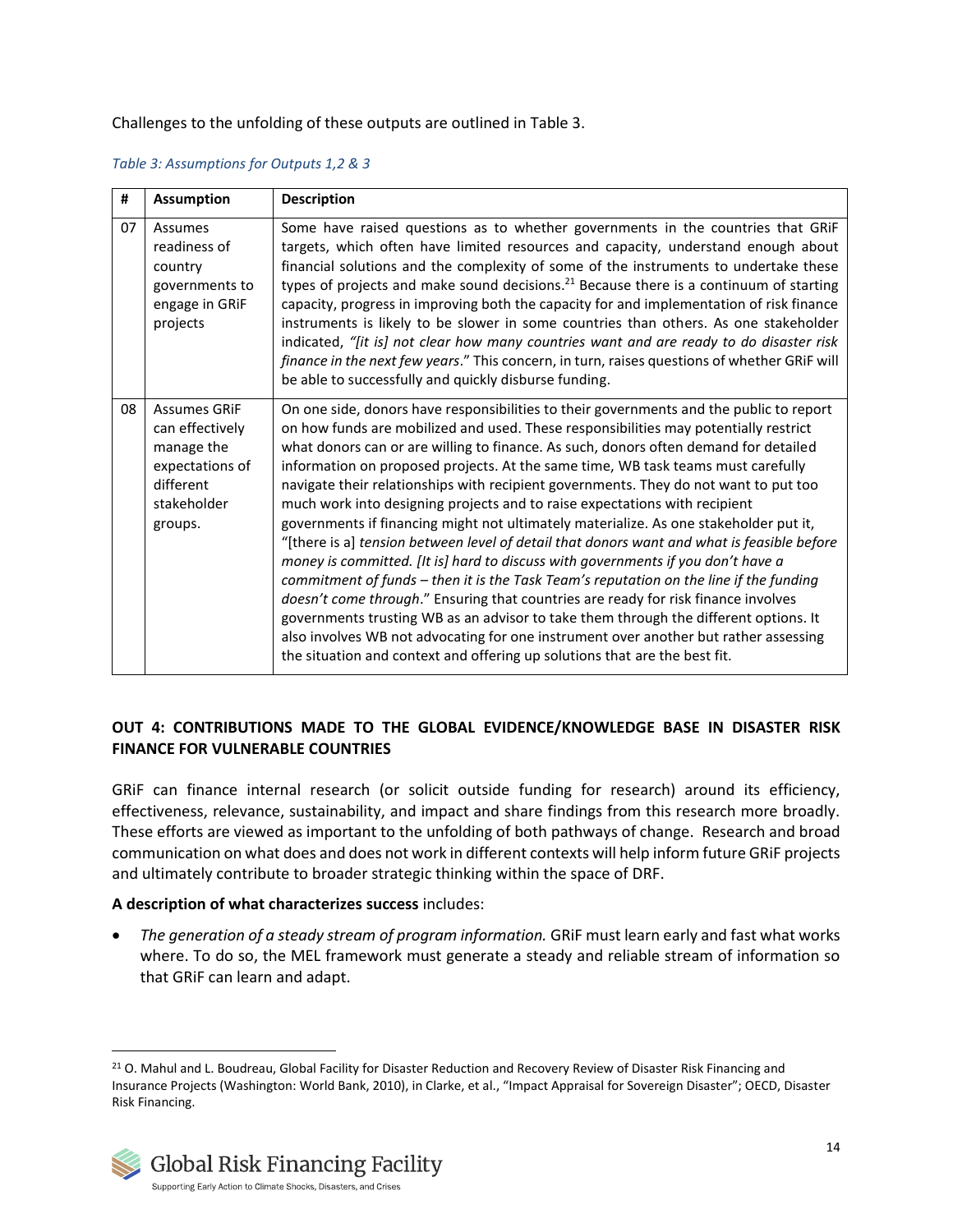• *The sharing of information across stakeholders*. GRiF should be actively sharing information in different forms. This could take the form of informal blog posts, formal journal articles, public evaluation reports, participation in conferences and events; and hosting of regular shared learning events with other stakeholders.

#### <span id="page-14-1"></span>*Table 4: Assumptions for Output 4*

| #  | <b>Assumption</b>                                                                                     | <b>Description</b>                                                                                                                                                                                                      |
|----|-------------------------------------------------------------------------------------------------------|-------------------------------------------------------------------------------------------------------------------------------------------------------------------------------------------------------------------------|
| 09 | Assumes that in some<br>cases independent<br>parties will be used for<br>verification.                | While internal learning is very important, there is also a need for independent<br>evaluation work to demonstrate impartiality and build credibility of findings.                                                       |
| 10 | <b>Assumes that GRIF</b><br>learning activities<br>compliment those of<br>others in the DRF<br>space. | To move towards more strategic thinking within the disaster risk finance space,<br>ultimately contributing to a shift in how multi-lateral support operates, it is critical<br>that GRIF work with others in the space. |

### <span id="page-14-0"></span>3.3 GRiF Intermediate Outcomes

The Intermediate Outcomes (IO) are changes that are expected as a result of successful implementation of projects by GRiF staff and WB task teams. These are changes outside of GRiF's direct control but largely within their sphere of influence. IO's one and two support the first pathway of change. IO's three and four predominantly support the second pathway but also play a role in supporting the first pathway.

#### **IO 1: GOVERNMENTS OPERATIONALIZE RISK FINANCING SOLUTIONS THAT ARE LINKED TO PREPAREDNESS PLANS AND SYSTEMS**

By providing the funding to defray the sunk costs of setting up pre-arranged financing instruments and by providing co-funding for the instruments themselves, GRiF is meant to incentivize governments towards uptake. As one stakeholder commented, *"[GRiF] allows us to suggest to a client something they wouldn't do without the extra funding. In many countries they get credits – if you can get access to additional resources from a trust fund (which is a grant) this allows us to bring in more innovative approaches. In the case of GRiF it is for risk financing*."

This outcome focuses on governments accepting, co-funding, and operationalizing the DRF solution. Here the **key descriptors of success** will be defined by the type of financing scheme put in place. For example, what is needed to fully operationalize a financing instrument that supports a shock-responsive social protection system will be very different from one that supports an insurance scheme.

|    | <b>Assumption</b> | <b>Description</b>                                                                                              |
|----|-------------------|-----------------------------------------------------------------------------------------------------------------|
| 11 |                   | Assumes that budget is   While there is literature to suggest that high-startup costs can inhibit the uptake of |
|    | a key constraint  | pre-arranged financing and the development of DRF markets, $^{22}$ experience also                              |
|    |                   | shows that addressing other political economy issues such as competing budget                                   |

#### <span id="page-14-2"></span>*Table 5: Assumptions of Intermediate Outcome 1*

<sup>22</sup> Cummins, J. D., & Mahu, O. (2009). *Catastrophe risk financing in developing countries- Principles for public intervention.* Washington DC: World Bank.

![](_page_14_Picture_11.jpeg)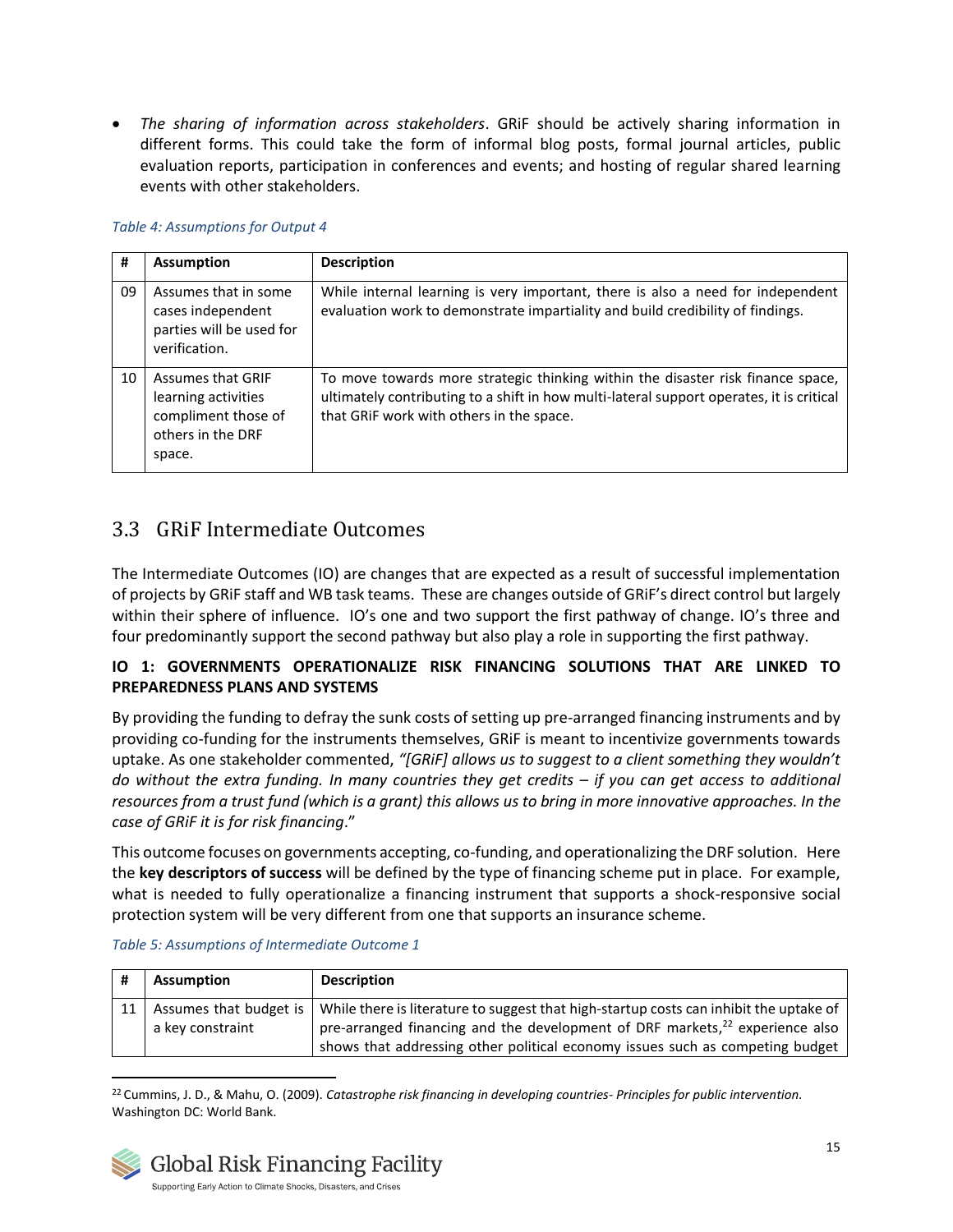|    |                                                                                                                                         | demands, the uncertainty of the benefit, and the reputational risk in trying<br>something new are also critical to uptake. $23$ GRiF expects to overcome these<br>challenges through technical assistance and expert advice.                                                                                             |
|----|-----------------------------------------------------------------------------------------------------------------------------------------|--------------------------------------------------------------------------------------------------------------------------------------------------------------------------------------------------------------------------------------------------------------------------------------------------------------------------|
| 12 | Assumes that country<br>governments are ready<br>(understanding and<br>have capacity) to<br>operationalize the<br>developed instruments | GRIF investments target in particular the poorest and most vulnerable countries<br>(e.g. IDA) which traditionally also have lower capacity, which may inhibit countries'<br>ability to take up this type of initiative. GRiF is expected to address this challenge<br>through technical assistance to address readiness. |

#### **IO 2: GOVERNMENTS BUILD TECHNICAL CAPACITY IN INTEGRATED RISK FINANCING POLICY PLANNING AND DELIVERY SYSTEMS ACROSS SECTORS**

GRiF country investments focus on better preparedness and provide for, where needed, supportive technical assistance. GRiF investment is also just one component of broader WB country projects. As such, it is expected that the project as a whole will build these internal capacities. As one stakeholder noted: "*GRiF is useful because it promotes financial reform in a way that governments and people can understand. It's a process of incremental change around (i) quick disbursement; (ii) transparency of funds flow – so that audit trails exist from government national coffers downward; (iii) smoothing financial costs of disasters."*

#### <span id="page-15-0"></span>*Table 6: Assumptions for Intermediate Outcome 2*

| #  | <b>Assumption</b>                                                                                           | <b>Description</b>                                                                                                                                                                                                                                                                                                    |
|----|-------------------------------------------------------------------------------------------------------------|-----------------------------------------------------------------------------------------------------------------------------------------------------------------------------------------------------------------------------------------------------------------------------------------------------------------------|
| 13 | Assumes capacity gains<br>are visible over shorter<br>timeframes.                                           | The literature on capacity-building within vulnerable country governments<br>suggests that improvement is a slow and uneven process. <sup>24</sup> There remains a<br>concern whether WB can effectively strengthen this capacity over shorter<br>timeframes so as to demonstrate progress towards longer-term goals. |
| 14 | Assumes that capacity-<br>building programming<br>is very targeted on<br>preparedness and risk-<br>finance. | There is some concern that GRIF technical assistance around capacity-building will<br>be too broad to address the issues. This issue can be monitored over time.                                                                                                                                                      |

**Evidence that this Intermediate Outcome is emerging** might include indicators that DRF is being institutionalized, for example: (i) more explicit policies on financial planning for disasters; (ii) improved discipline around how and when disaster vs. other types of funds are used; (iii) increased capacity of people in budgetary decision-making roles in government around risk financing; (iv) establishment of people, systems, or teams in place to manage pre- and/or post-disaster.

#### **IO 3: GREATER VARIETY OF QUALITY RISK FINANCING SOLUTIONS, INCLUDING PRIVATE SECTOR INNOVATIONS, AVAILABLE TO FIT LOCAL NEEDS AND CONDITIONS**

<sup>24</sup> Scott, Z. & Tarazona, M. Study [on Disaster Risk Reduction, Decentralization and Political Economy.](https://www.preventionweb.net/english/hyogo/gar/2011/en/bgdocs/Scott_&_Tarazona_2011.pdf) *Input paper of the 2015 Global Assessment Report on Disaster Risk Reduction.* UNDP, UNHCR, OPM.

![](_page_15_Picture_9.jpeg)

<sup>23</sup> Hillier, D. (2018). *Facing risk: Options and challenges in ensuring that climate/disaster risk finance and insurance deliver for poor people.* Oxford: Oxfam International.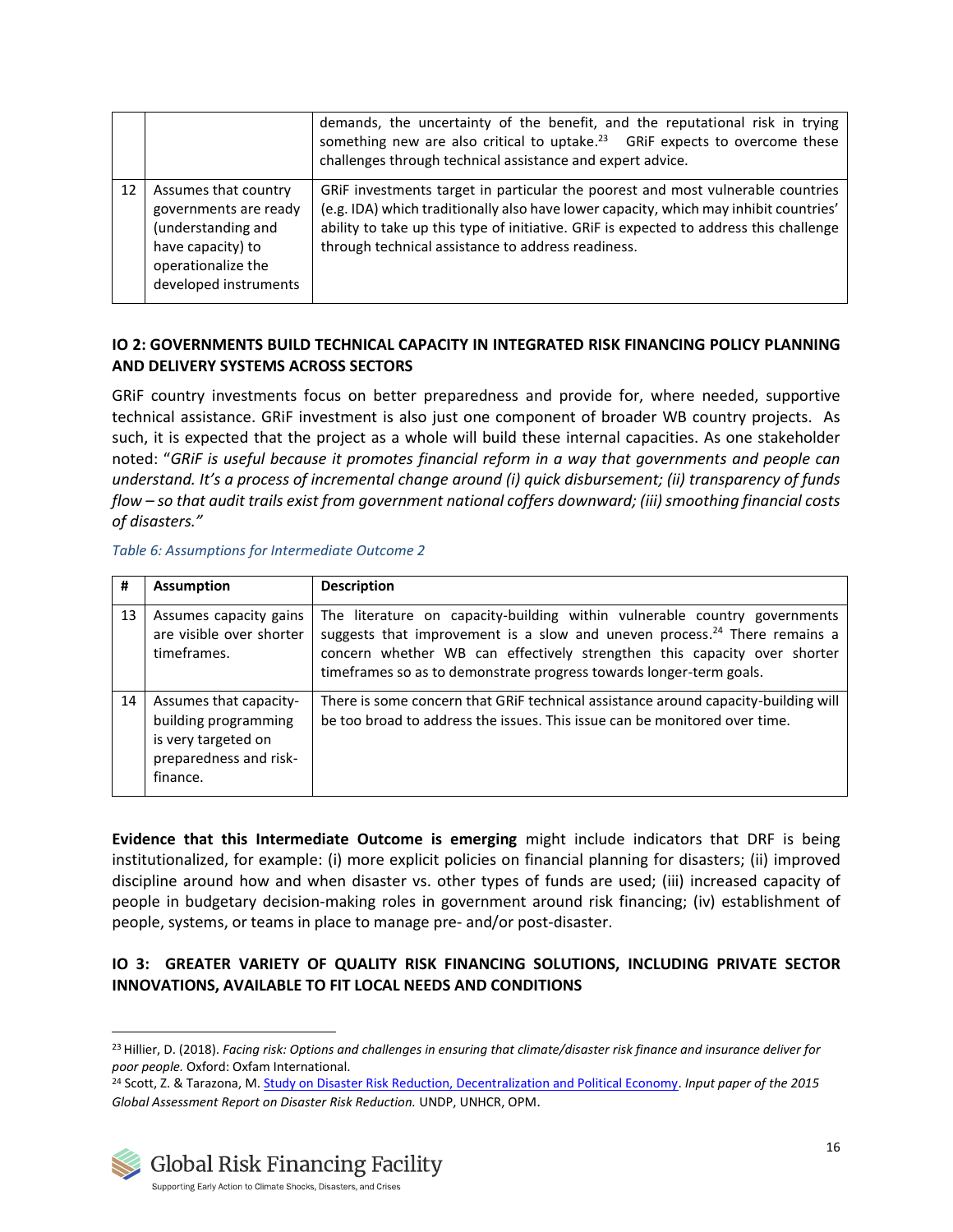One distinguishing feature of GRiF is that it only funds projects that identify and follow the good practice principles outlined in the GRiF Operations Manual (see Activity 1). In the past, donors sometimes tended to 'compete' over DRF projects, leaving standards of good practice to each donor. By channeling funds through risk finance solutions that require an established demonstration of good practice, GRiF investments are expected to have and hold higher quality standards. As GRiF grows both the number of projects and money that flows through its system, the TOC postulates that a greater variety of innovative and quality-focused solutions will emerge across the globe. Both country projects and those in public goods should help fuel this growth.

#### The **key descriptors of success include:**

- i. For countries, descriptors of success will be similar to that described for pipeline projects in Activity 1; but that are *successfully designed and implemented*. These include: (i) wide geographic coverage, (ii) wide sectoral coverage; (iii) projects that expand into different types of crises; and (iv) project that promote the capture of co-benefits with other resilience-building measures, such as investments in risk information, risk reduction, or better preparedness.
- ii. For public good investments, descriptors of success will be around the emergence of smarter public/private partnerships: (i) how to access the vast capital of financial markets in smart ways; (ii) how to incentivize public/private finance to build the right instruments for the developing world, and (iii) how to best utilize public/private knowledge and experience in risk management. As one stakeholder indicated, the '*role for the private sector is expertise*.'
- iii. *More and a more varied set of market-based risk finance solutions*. Over time, the TOC would expect to see multiple market-based products offered within countries for multiple hazards and as well as a proliferation of products across countries and regions.
- iv. *Scalable or transferable solutions, products, and tools developed*. New technologies to better quantify exposure, risk, and vulnerability are expected to lead to higher protection effectiveness, i.e. faster and more reliable payouts, coverage of new risks, more efficiency in underwriting and claims management, etc. and thus a greater variety of instruments.

#### **IO 4: MORE STRATEGIC AND COLLABORATIVE THINKING AROUND RISK FINANCE BY DONORS, WB, AND OTHER STAKEHOLDERS**

The TOC change pathway argues that if, globally, stakeholders are sharing evidence of what types of risk financing instruments work in different contexts, there will be a convergence on a set of 'good practice' approaches. By directly influencing financing and investments on projects that meet government needs and by broadly sharing what does and does not work within the space, GRiF can help contribute to increased standardization in funding, instruments, and tools. As one stakeholder noted, "*a big failure… would be not to capitalize on what we are doing – showcasing what we are doing – [we] need success stories to prove [GRiF's] value. [We] need to use what we learn.… It is very technical so it is not so easy sell compared to other things – through the GRiF we can gain more traction from political, donor, WB, private sector*."

**Some descriptors that will indicate that this Intermediate Outcome is emerging include:** (i) an increasing number of shared learning events, conferences, etc. where the topic of risk finance for disasters, crises, and other shocks is discussed and debated and where GRiF examples are shared; (ii) lessons learned from GRiF and other projects are documented, shared, and discussed, including the dissemination of robust independent evaluations and reviews; (iii) an increase in the number of cross-collaboration and sharing

![](_page_16_Picture_9.jpeg)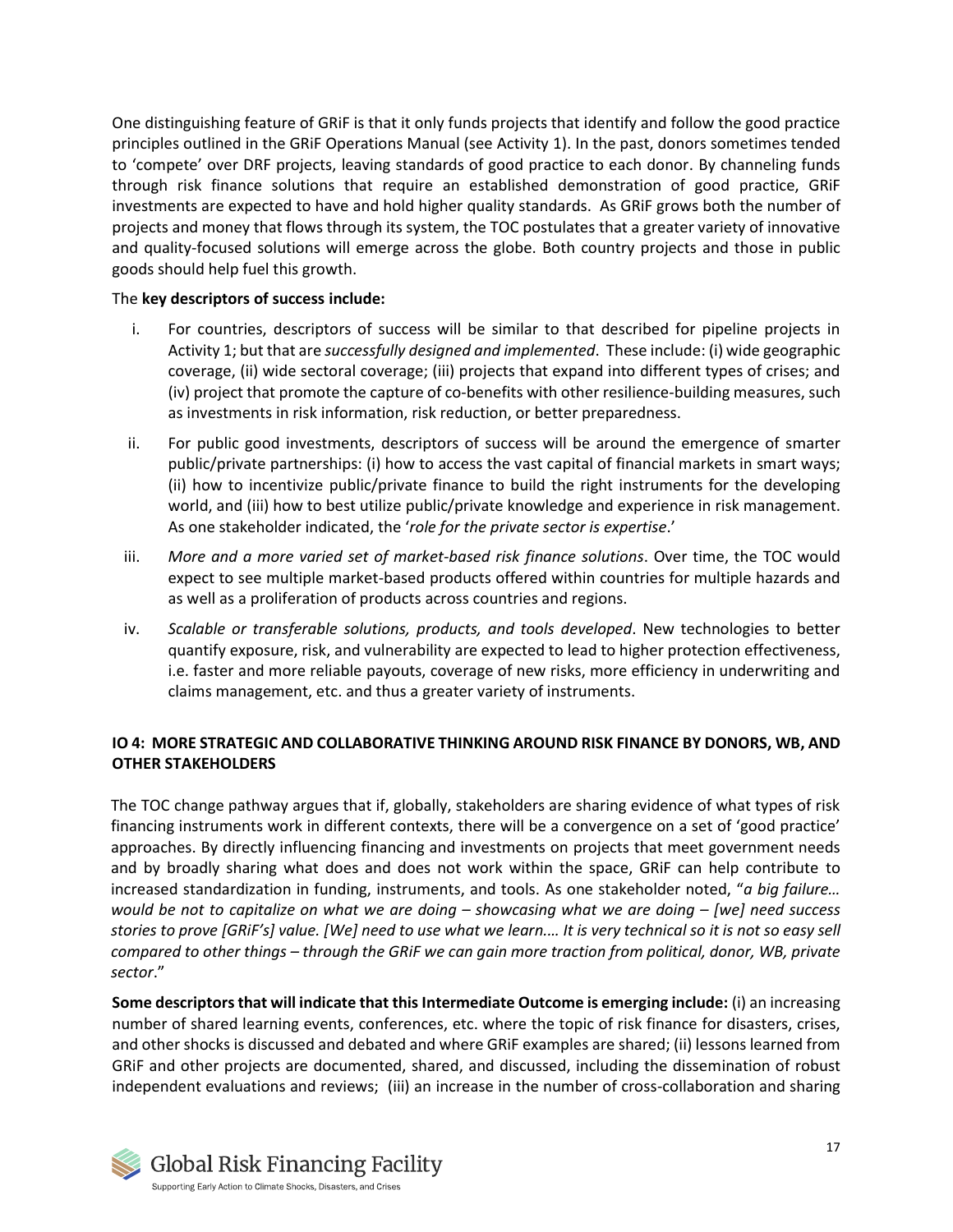of ideas across different programs (e.g. ARC, PCRAFI, development partners, micro-insurance schemes, etc.); (v) the development of strategic partnerships with GRiF and across other stakeholders.

| #  | <b>Assumption</b>                                                                                                                                                                                           | <b>Description</b>                                                                                                                                                                                                                             |
|----|-------------------------------------------------------------------------------------------------------------------------------------------------------------------------------------------------------------|------------------------------------------------------------------------------------------------------------------------------------------------------------------------------------------------------------------------------------------------|
| 16 | Assumes development<br>partners can mitigate<br>political pressures and<br>work more<br>collaboratively.                                                                                                    | This assumption notably includes supporting a variety of demand-driven<br>instruments rather than those of interest on the supply-side (e.g. premium<br>subsidies as the priority).                                                            |
| 17 | Assumes GRIF donors<br>do not set up and<br>finance initiatives that<br>would compete with<br><b>GRIF with different</b><br>criteria that ultimately<br>lead to a divergence in<br>instruments, tools, etc. | If donors continue to fund other, similar projects that don't adhere to a set of risk<br>management principles that address project quality (similar to those outlined in<br>the GRIF Operations Manual), GRIF's efforts will be marginalized. |

<span id="page-17-1"></span>*Table 7: Assumptions for Intermediate Outcome 4*

### <span id="page-17-0"></span>3.4 Longer-term changes and impacts to which GRiF will contribute

For the longer-term changes and impacts, it is important to note that many factors influence the change the TOC seeks. As such, GRiF has less ability to directly influence these changes. Therefore, the TOC postulates that GRiF can make a *contribution* towards these changes.

It is here, in the longer-term changes and impacts, that the efforts of GRiF most closely sync up with those of the InsuResilience Vision 2025. The goal of the InsuResilience Global Partnership is to contribute towards shared outcomes and impacts around improved country preparedness and response for climate events. GRiF operations will strive to contribute to this vision.

#### **LTC 1: VULNERABLE COUNTRIES ARE BETTER ABLE TO QUICKLY AND RELIABLY RESPOND TO AND RECOVER FROM CLIMATE AND DISASTER SHOCKS AND OTHER CRISES.**

Over time, the GRiF TOC suggests that some of these pre-arranged financing solutions will be triggered. If GRiF investments can show that pre-arranged financing coupled with technical assistance works to improve response and recovery, the expectation is that countries will see and appreciate the value and begin to accommodate risk financing within their budgeting and fiscal processes. This evolution in planning around risk is critical to the longer-term sustainability of risk finance within countries. As such, for GRiF, the *demonstration effect* (where countries experience positive experiences from payouts) is very important. The TOC also suggests that these triggered experiences will result in a *learning cycle*, building knowledge about what does and does not work, where, and why.

It is through the demonstration effect and learning cycle that the GRiF TOC expects to see longer-term changes appear, with government thinking and action around planning for disasters to shift from reactive to proactive over time. The TOC suggests that through the demonstration effect, governments will

![](_page_17_Picture_9.jpeg)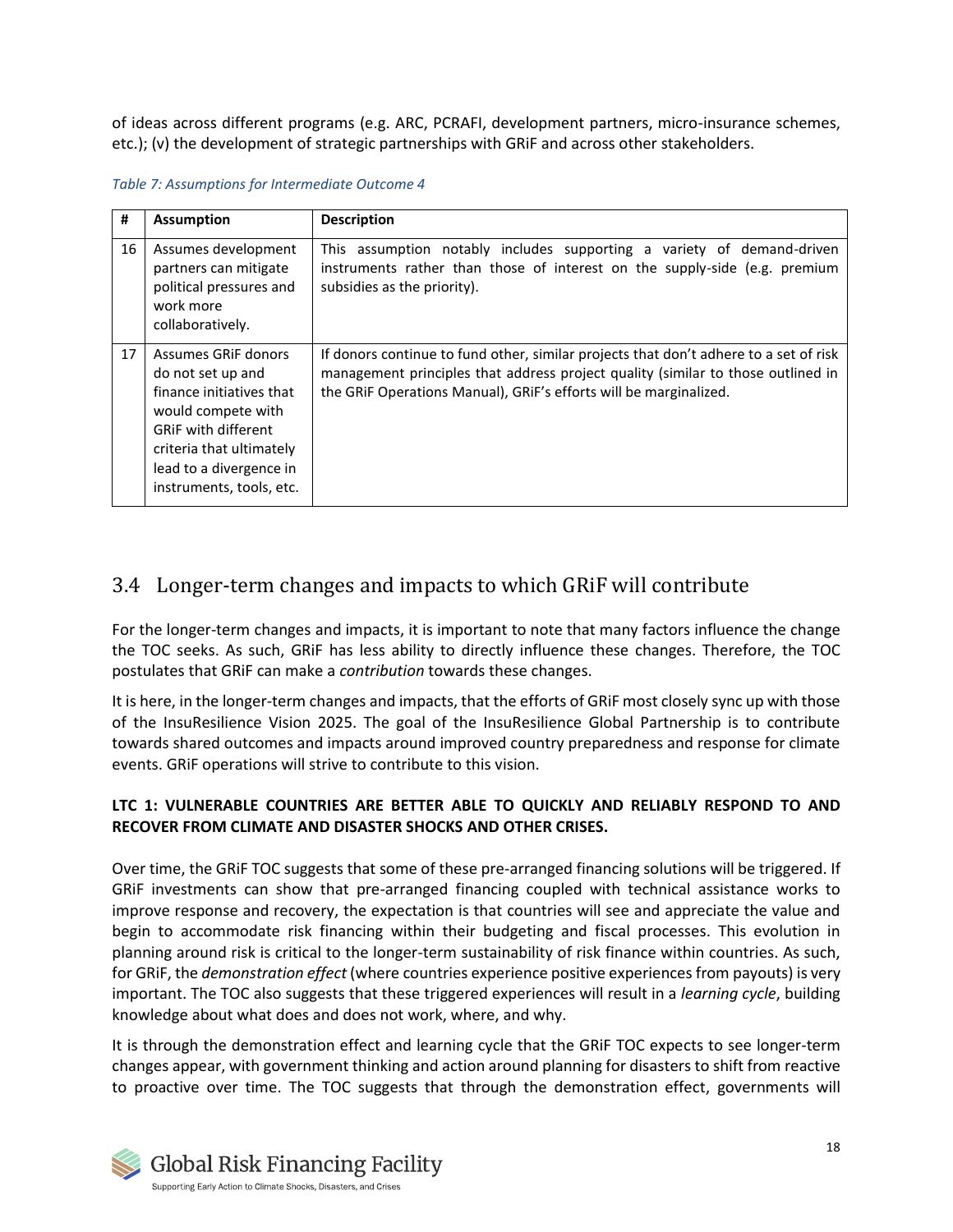appreciate the value of risk finance and, in the future, increasingly assume the financial burden for paying for '*protection against disasters*.'

Progression in this space might look like the following example. At the outset, the country has no countryowned, pre-planned contingency mechanisms in place and the government relies on ad-hoc, ex-post donor support. With GRiF support, the country invests in strengthened systems linked to pre-arranged funding; however, the financing may be largely externally provided. As government systems and experience matures, the country may internally test and build on these systems, increasingly using their own budget mechanisms to do so. External support through GRiF or other funding sources may continue but be much more focused on co-financing pre-arranged instruments rather than systems strengthening. Eventually, in later years, the instruments become more sophisticated and the government itself finances the majority of the pre-arranged financing while also supporting the refinement of its internal systems.

Some **descriptors that indicate this longer-term change is emerging** in any given country include:

- Financing arrives quickly and rapidly flows through national systems following shocks;
- Delivery systems work as planned
- Payouts meet government expectations and are timely
- Procurement and supply channels operate efficiently and effectively
- Quick and efficient disbursement of funds
- Solutions help poor and vulnerable communities to recover more quickly
- Relief reaches households quickly before they engage in negative coping strategies
- A risk layering approach is undertaken in all countries adopting solutions. Countries adopt comprehensive risk financing solutions, bringing together multiple financial instruments in a single strategy
- Financial instruments lead to better preparedness and higher investments in risk reduction
- Sustainable uptake of disaster risk finance and insurance solutions by countries beyond the life of GRiF

| #  | <b>Assumption</b>                                                                                                                                                                       | <b>Description</b>                                                                                                                                                                                                                                                                                                                                                                                                                                                                                                                                                                                                                                                                     |
|----|-----------------------------------------------------------------------------------------------------------------------------------------------------------------------------------------|----------------------------------------------------------------------------------------------------------------------------------------------------------------------------------------------------------------------------------------------------------------------------------------------------------------------------------------------------------------------------------------------------------------------------------------------------------------------------------------------------------------------------------------------------------------------------------------------------------------------------------------------------------------------------------------|
| 18 | Assumes that less<br>successful<br>demonstrations (e.g.<br>where basis risk<br>becomes<br>unmanageable) or<br>where projects are not<br>triggered during the life<br>of the grant won't | Emerging evidence from evaluations of several pre-arranged financing facilities<br>show that basis risk is still a very real issue. <sup>25</sup> GRIF intends to actively manage this<br>issue through the application of a demand-driven approach where the WB works<br>with governments to meet both their needs and expectations. To manage this risk,<br>it is critical that financial instruments are carefully selected, designed, and<br>implemented, in line with country capacity and building a complementary strategy.<br>Here, the related challenge will be whether donors (the supply side) will allow for<br>and approve investments in multiple and varied solutions. |

#### <span id="page-18-0"></span>*Table 8: Assumptions Table: Long Term Change 1*

<sup>25</sup> Vyas, S., Seifert, V., Schaefer, L., & Kreft, S. (2019). *Climate Risk Insurance Solutions: Understanding the Drivers of Cost-Effectiveness: A Multi-Criteria Assessment Framework and Key Performance Indicators.* Munich: Munich Climate Insurance Initiative Discussion Paper Series.

![](_page_18_Picture_16.jpeg)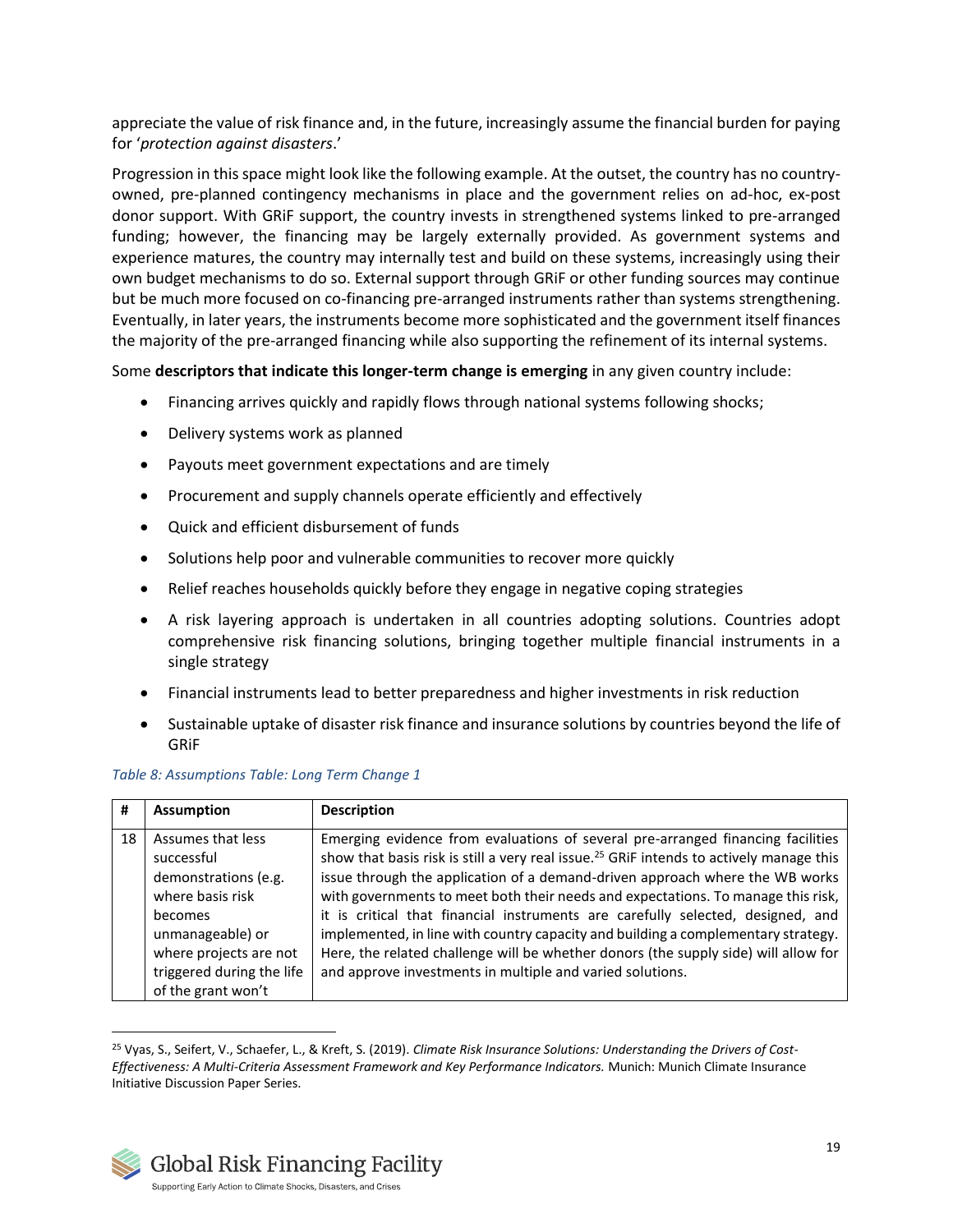#### **LTC 2: INCREASED USE OF AND DEMAND FOR BETTER DESIGNED AND DEMAND-DRIVEN CONCESSIONAL SUPPORT FOR RISK FINANCING**

The GRiF TOC suggests that as more and more funding follows a set of standard investment principles and as the demonstration effect continues to provide successful examples of pre-arranged financing, then the donor community will start to converge around how to best make these ex-ante investments and increasingly use this form of funding support.

Some **descriptors that indicate this longer-term change is emerging** include: (i) donors support products that use shared datasets or standard methods of collecting and using hazard, risk, and vulnerability data. If the input data is more transparent and accepted, basis risk can be reduced; (ii) donors collectively support larger and broader risk finance initiatives that are demand driven.

#### <span id="page-19-1"></span>*Table 9: Assumptions Table: Long Term Change 2*

|    | <b>Assumption</b>                                                                                                                                                 | <b>Description</b>                                                                                                                                                                                                                              |
|----|-------------------------------------------------------------------------------------------------------------------------------------------------------------------|-------------------------------------------------------------------------------------------------------------------------------------------------------------------------------------------------------------------------------------------------|
| 19 | Assumes that increased use and<br>standardization of risk finance solutions<br>translate into more cost-effective and<br>efficient use of multi-lateral spending. | Here the TOC assumes if GRIF and others move towards<br>coherence in tools and evidence that these tools provide impact<br>and value for money that other political influences will not<br>interfere with a shift towards more ex-ante support. |

## <span id="page-19-0"></span>3.5 GRiF Impacts

Similar to longer-term changes, the TOC postulates that the GRiF can make a *contribution* towards the below impacts.

#### **IMP 1: REDUCED HUMAN AND ECONOMIC IMPACTS OF CLIMATE AND DISASTER SHOCKS AND CRISES, IMPROVING THE LIVES OF THE POOREST AND MOST VULNERABLE**

The ultimate goal of GRiF and members of the InsuResilience Global Partnership is to protect the lives and livelihoods of poor and vulnerable people from the impacts of disasters and other crises. One of the key **descriptors that indicate this impact is emerging** is increasing coverage of poor and vulnerable people from climate and disaster losses.

| #  | <b>Assumption</b>                                                                                  | <b>Description</b>                                                                                                                                                                           |  |
|----|----------------------------------------------------------------------------------------------------|----------------------------------------------------------------------------------------------------------------------------------------------------------------------------------------------|--|
| 20 | Assumes more timely<br>and effective response<br>leads to reduced<br>human and economic<br>losses. | While it is a logical assumption, there is a lack of robust evidence to confirm that<br>improving the timeliness and effectiveness of a response actually does reduce<br>losses in practice. |  |
| 21 | Assumes that solutions<br>which improve<br>outcomes for                                            | There may be many solutions which improve outcomes for vulnerable people but<br>are not sustainable, not transparent, not good value for money, not free of conflict<br>of interest, etc.    |  |

#### <span id="page-19-2"></span>*Table 10: Assumptions Table: Impact 1*

![](_page_19_Picture_12.jpeg)

**Global Risk Financing Facility** 

Supporting Early Action to Climate Shocks, Disasters, and Crises